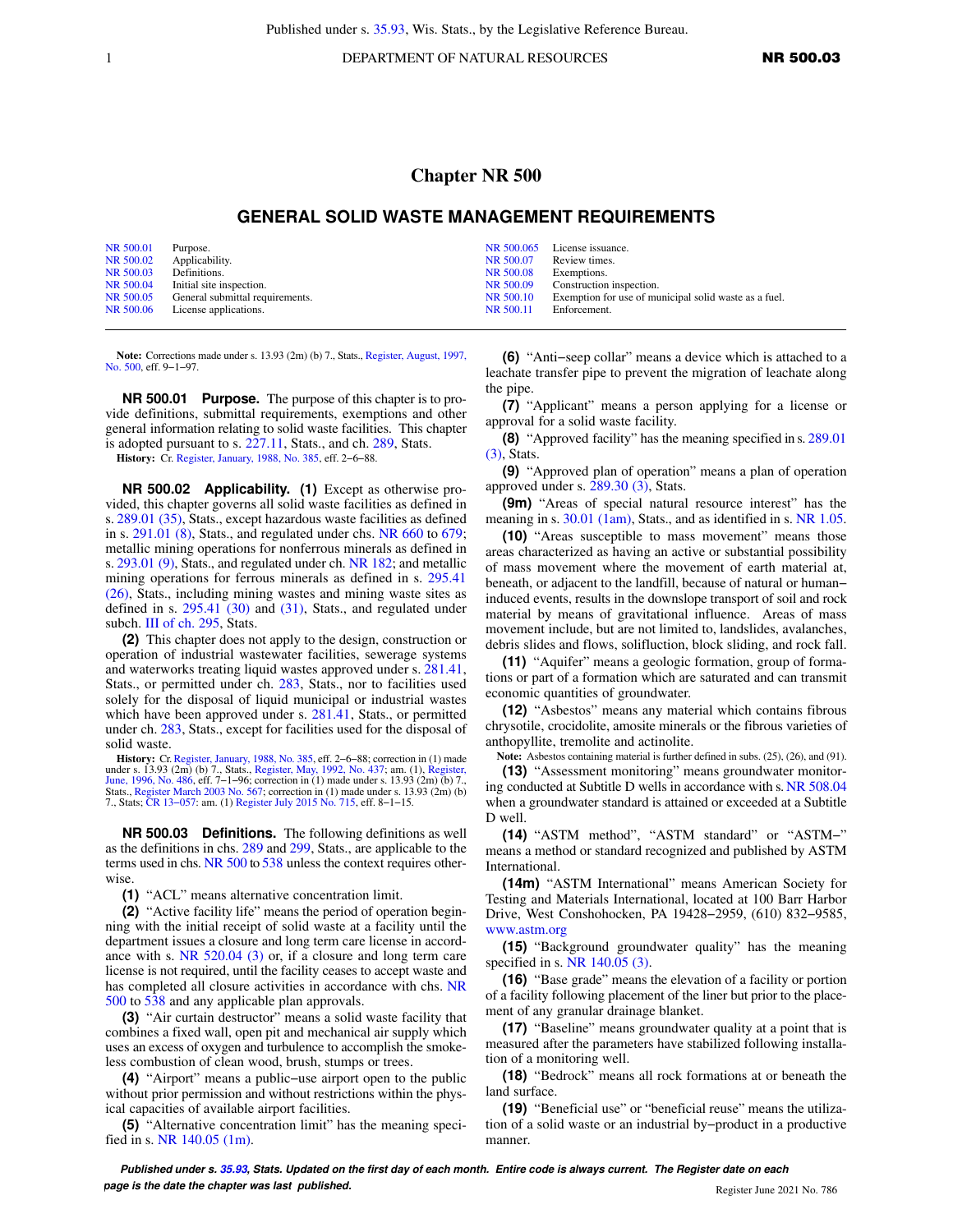## NR 500.03 WISCONSIN ADMINISTRATIVE CODE 2

**(20)** "Bird hazard" means an increase in the likelihood of a bird and aircraft collision that may cause damage to the aircraft or injury to its occupants.

**(20m)** "Borrow source" means a location where nonmetallic mining, as defined in s. [NR 135.03 \(13\)](https://docs.legis.wisconsin.gov/document/administrativecode/NR%20135.03(13)), is conducted for soils and aggregates used in landfill construction, operation and closure.

**(20r)** "Botanical residuals" means compostable materials and associated mineral soils derived from commercial and noncommercial horticultural activities such as greenhouse and plant nursery operations.

**(21)** "Building materials" means non−combustible construction material including brick, concrete and drywall.

**(22)** "Bulk blood and body fluids" means drippable or pourable quantities or items saturated with whole blood or blood components, blood specimens, semen, vaginal secretions, cerebrospinal fluid, synovial fluid, amniotic fluid, peritoneal fluid, peritoneal dialysate, pericardial fluid, pleural fluid and other body fluids visibly contaminated with blood.

**(23)** "Capital expenditures" has the meaning specified in s. [289.41 \(1\) \(am\),](https://docs.legis.wisconsin.gov/document/statutes/289.41(1)(am)) Stats.

**(24)** "Captive insurance company" means a closely−held company owned by one or more organizations, parents, whose original purpose was and may continue to be, to insure some or all of the risks of shareholders or affiliated organizations.

**(25)** "Category I nonfriable asbestos containing material" has the meaning specified in s. NR  $447.02$  (1) (a).

**Note:** Section [NR 447.02 \(1\) \(a\)](https://docs.legis.wisconsin.gov/document/administrativecode/NR%20447.02(1)(a)) defines category I nonfriable asbestos−containing matter to mean "asbestos-containing packings, gaskets, resilient floor covering<br>and asphalt roofing products containing more than 1% asbestos as determined using<br>the method specified in Appendix E to Subpart E, 40 CFR ized Light Microscopy, incorporated by reference in s. [NR 484.04](https://docs.legis.wisconsin.gov/document/administrativecode/NR%20484.04), that, when dry, cannot be crumbled, pulverized or reduced to powder by hand pressure."

**(26)** "Category II nonfriable asbestos containing material" has the meaning specified in s. [NR 447.02 \(1\) \(b\).](https://docs.legis.wisconsin.gov/document/administrativecode/NR%20447.02(1)(b))

Note: Section [NR 447.02 \(1\) \(b\)](https://docs.legis.wisconsin.gov/document/administrativecode/NR%20447.02(1)(b)) defines category II nonfriable asbestos–containing matter to mean "any material, excluding Category I nonfriable ACM, containing more than 1% asbestos as determined using the method specified in Appendix E to Subpart E, [40 CFR part 763,](https://docs.legis.wisconsin.gov/document/cfr/40%20CFR%20763) section 1, Polarized Light Microscopy that, when dry, cannot be crumbled, pulverized or reduced to powder by hand pressure."

**(27)** "Certificate of deposit" means a certificate issued by a bank or financial institution acknowledging receipt of a specified sum of money in a special kind of time deposit, drawing interest and requiring written notice for withdrawal.

**(28)** "CFR" means the code of federal regulations.

**(29)** "Class A compost" means compost derived from source− separated compostable materials that meets the requirements of s. [NR 502.12 \(16\).](https://docs.legis.wisconsin.gov/document/administrativecode/NR%20502.12(16))

**(30)** "Clay" means all soil particles less than .005 mm.

**(30g)** "Clean chipped wood" means unpainted, untreated and unlaminated wood that has been chipped, ground or shredded into small pieces and is free from contamination by bonding agents, dyes, finishes, chemical preservatives, or physical contaminants such as metal or plastic.

Note: Chapter [NR 40](https://docs.legis.wisconsin.gov/document/administrativecode/ch.%20NR%2040) governs the identification, classification and control of invasive species in Wisconsin. Proper screening of compost feedstock materials and achievement of appropriate temperatures and residence times can help prevent the spread of viable seeds or other propagules of invasive species through compost.

**(30r)** "Clean sawdust" means sawdust from processing of unpainted, untreated and unlaminated wood that is free from contamination by bonding agents, dyes, finishes, chemical preservatives, or physical contaminants such as metal or plastic.

**(31)** "Clinic" has the meaning given in s. [287.07 \(7\) \(c\) 1. a.,](https://docs.legis.wisconsin.gov/document/statutes/287.07(7)(c)1.a.) **Stats** 

**(32)** "Closing" has the meaning specified in s. [289.01 \(5\),](https://docs.legis.wisconsin.gov/document/statutes/289.01(5)) Stats.

**(33)** "Closure" means those actions to be taken by the owner or operator of a solid waste facility to prepare the facility for long− term care and to make it suitable for other uses.

**(34)** "Closure period" means the 90−day period after the facility ceases to accept waste, unless otherwise specified in the approved plan of operation.

**(35)** "Closure plan" means a written report and engineering plans detailing those actions that will be taken by the owner or operator to effect proper closure of a solid waste facility.

**(36)** "Coarse−grained soil environment" means a soil environment in which a majority of the material within 25 feet of the proposed sub−base of the facility has less than 50% by weight passing the #200 sieve and which contains no extensive and continuous deposits of fine−grained or plastic soils.

**Note:** The determination as to whether a soil environment meets the definition of a coarse−grained soil environment shall be based on an interpretation of soil stratigraphy after consideration is given to the deposition and origin of the deposits and their engineering classification under the unified soil classification system specified in ASTM standard D2487−00 (2000). Copies of the standard may be obtained from ASTM International, 100 Barr Harbor Drive, West Conshohocken, PA 19428−2959, (610) 832−9585, [www.astm.org.](http://www.astm.org) Copies of the standard are available for inspection at the offices of the department of natural resources, the secretary of state and the legislative reference bureau

**(37)** "COD" means chemical oxygen demand.

**(38)** "Collection" means the physical aggregating of solid waste from its primary source and includes all activities up to such time as the waste is delivered to a facility for transfer, processing, treatment or disposal.

**(39)** "Collection and transportation service" means a solid waste facility which utilizes containers, vehicles or other means for the collection and transportation of solid waste.

**(40)** "Collection basin lysimeter" means a device which is constructed with a geomembrane for monitoring the unsaturated zone.

**(41)** "Commercial solid waste" means all types of solid waste generated by stores, offices, restaurants, warehouses, and other non−manufacturing activities, excluding residential and industrial wastes.

**(42)** "Company" has the meaning specified in s. [289.41 \(1\)](https://docs.legis.wisconsin.gov/document/statutes/289.41(1)(b)) [\(b\),](https://docs.legis.wisconsin.gov/document/statutes/289.41(1)(b)) Stats.

**(43)** "Completeness determination" means a determination by the department that the minimum submittal requirements established by chs. [NR 500](https://docs.legis.wisconsin.gov/document/administrativecode/ch.%20NR%20500) to [538](https://docs.legis.wisconsin.gov/document/administrativecode/ch.%20NR%20538) for a plan or report have been met.

**(44)** "Compost" means a material which has been decomposed by composting to the extent that the material will not significantly reheat due to action of microorganisms when subjected to optimum oxygen, moisture, nutrients, and thermal conditions.

**(44m)** "Compostable" means susceptible to complete decomposition by aerobic biological processes to yield carbon dioxide, water, inorganic compounds, and organic matter, leaving no distinguishable or toxic residue.

**(45)** "Composting" means the biological degradation and transformation of organic solid waste under controlled conditions designed to promote aerobic decomposition. "Composting" includes vermicomposting.

**(46)** "Condensate" means the liquid which is generated due to a change in the temperature or pressure of landfill gas.

**(47)** "Conductivity" means the measurement of a water's ability to transmit an electrical current in micromhos/cm before correcting to  $25^{\circ}$ C.

**(48)** "Confining unit" means a geologic formation, group of formations or part of a formation which restricts the movement of groundwater to or from a geologic formation, group of formations or part of a formation with a higher hydraulic conductivity than the confining unit.

**(49)** "Construct" means to engage in facility construction for a new or expanded solid waste facility including but not limited to the erection or building of new structures, replacement, expansion, remodeling, alteration or extension of existing structures, the acquisition and installation of equipment associated with the new, expanded or remodeled structures, and clearing, grading or liner construction.

**(50)** "Construction and demolition waste" means solid waste resulting from the construction, demolition or razing of buildings, roads and other structures.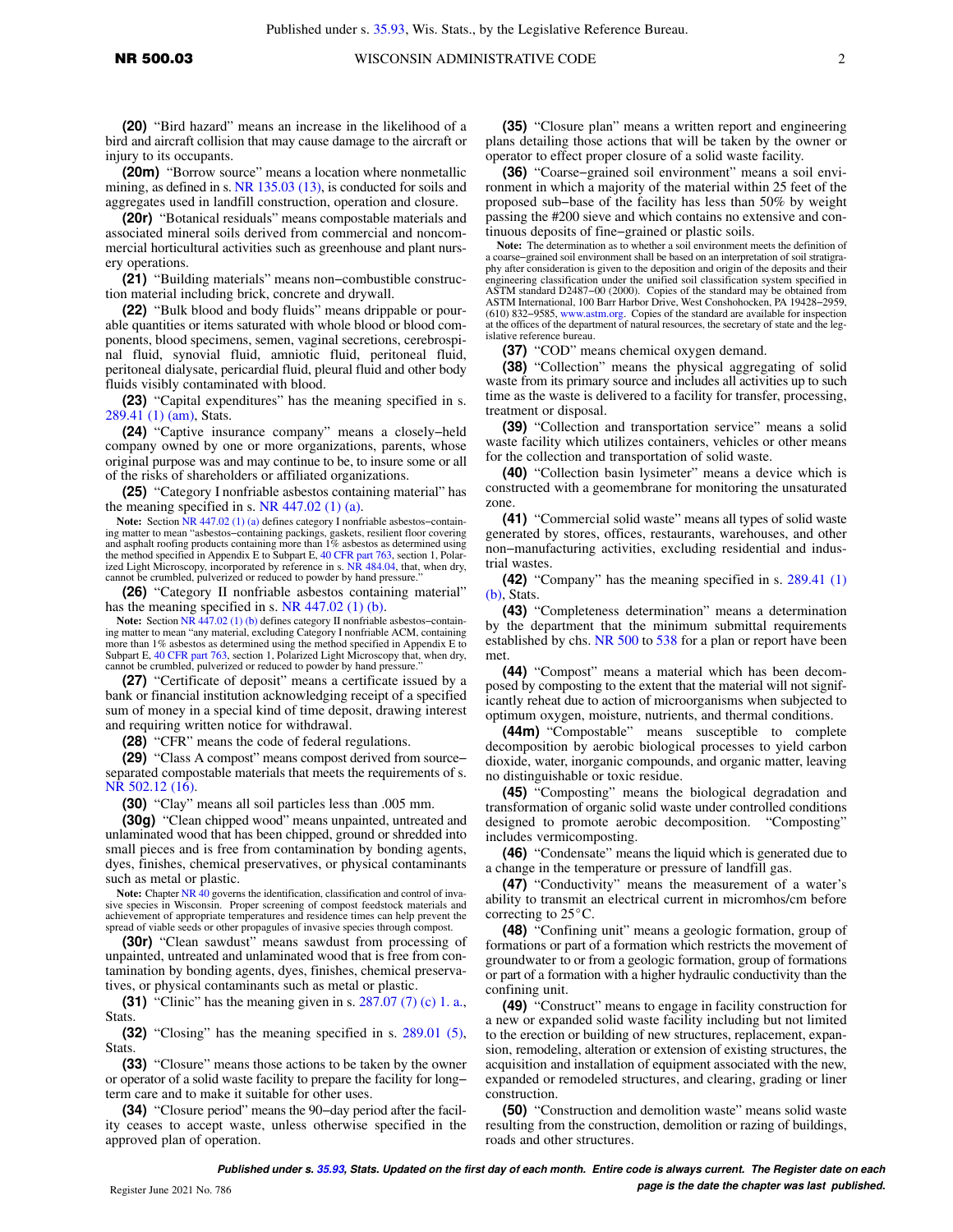**Note:** Construction and demolition waste typically consists of concrete, bricks, bituminous concrete, wood, glass, masonry, roofing, siding and plaster, alone or in combinations. It does not include waste paints, solvents, sealers, adhesives or similar materials.

**(51)** "Construction documentation report" means a written report submitted under the seal of a registered professional engineer in the state of Wisconsin documenting that a solid waste facility has been constructed in substantial compliance with a depart-ment approved plan of operation or chs. [NR 500](https://docs.legis.wisconsin.gov/document/administrativecode/ch.%20NR%20500) to [538](https://docs.legis.wisconsin.gov/document/administrativecode/ch.%20NR%20538).

**(52)** "Container" means a manufactured receptacle or man− made receptacle used to confine or hold solid waste.

**(53)** "Containerized storage facility" means a storage facility designed and operated to use containers for the storage and containment of solid waste. A building which is enclosed on 4 sides and has a floor and roof is considered a container for the purposes of this definition.

**(54)** "Cultural features" means any structure or landscape alteration intended for use by humans.

**(56)** "Decontamination" means a process of removing disease−producing microorganisms and rendering an object safe for handling.

**(57)** "Department" means the department of natural resources.

**(58)** "Design capacity" means the total volume in−place in cubic yards of solid waste disposed of in a land disposal facility together with daily and intermediate cover utilized in the facility, but not including liner material, drainage blanket, final cover or topsoil.

**(59)** "Design capacity for a facility which burns municipal solid waste" means the facility's rated capacity or any permit limitation, whichever is less, for burning municipal solid waste. The design capacity for facilities that burn multiple fuel types such as refuse derived fuel, wood and coal will be determined based on the municipal solid waste portion of the fuel.

**(60)** "Design management zone" has the meaning specified in s. [NR 140.05 \(6\)](https://docs.legis.wisconsin.gov/document/administrativecode/NR%20140.05(6)).

**(61)** "Detection monitoring" means routine groundwater monitoring conducted in accordance with s. [NR 507.19](https://docs.legis.wisconsin.gov/document/administrativecode/NR%20507.19).

**(62)** "Detrimental effect on ground or surface water" means having a significant damaging impact on ground or surface water quality for any present or future consumptive or nonconsumptive uses.

**(63)** "Director" means the person in the highest ranking position in a medical facility, including but not limited to the administrator, chief executive officer or chair of the board of directors.

**(64)** "Discarded material" means material that is no longer of use to the generator of the material in the process from which it is generated.

**(65)** "Discharge area" means an area in which there are upward components of hydraulic head in the aquifer.

**(66)** "Disinfection" means a process that kills or destroys most disease−producing microorganisms, except spores.

**(67)** "Displacement" means the relative movement of any 2 sides of a fault measured in any direction.

**(68)** "Distillate waste product" has the meaning specified in s. [289.44 \(1\) \(a\),](https://docs.legis.wisconsin.gov/document/statutes/289.44(1)(a)) Stats.

**(69)** "DMZ" means design management zone.

**(70)** "DNR" means department of natural resources.

**(71)** "Dredge material" means any solid waste removed from the bed of any surface water.

**(72)** "Enforcement standard" has the meaning specified in s. [NR 140.05 \(7\)](https://docs.legis.wisconsin.gov/document/administrativecode/NR%20140.05(7)).

**(73)** "Environmentally sound storage facility" has the meaning specified in s. [289.44 \(1\) \(b\)](https://docs.legis.wisconsin.gov/document/statutes/289.44(1)(b)), Stats.

**(74)** "EPA" or "USEPA" means the United States environmental protection agency.

**(75)** "ES" means enforcement standard.

**(76)** "Establish" means to bring a new or expanded solid waste facility into existence.

**(77)** "Expand an existing land disposal facility" means to construct a solid waste disposal facility or dispose of solid waste on land not previously licensed or to dispose of an additional volume of waste beyond the volume previously approved by the department. The term also includes the disposal of approved volumes of solid waste on existing licensed land if done in a manner not in accordance with a department plan approval or in a manner significantly different from past operations unless the department approves the proposed changes in writing.

**(78)** "Facility" means a solid waste facility.

**(79)** "False groundwater standard exceedance" means a sample result that exceeds a groundwater standard due to a source other than a solid waste disposal facility or due to laboratory or sampling error.

**(80)** "Fault" means a fracture or a zone of fractures in any material along which strata on one side have been displaced with respect to that on the other side.

**(81)** "Feasibility report" means a report required under s. [289.23](https://docs.legis.wisconsin.gov/document/statutes/289.23), Stats.

**Note:** A feasibility report for a specific solid waste facility must describe the facility, surrounding area, and proposed operation in terms of land use, topography, soils, geology, groundwater, surface water, proposed waste quantities and characteristics, preliminary facility design concepts, environmental impacts, the need for the facility and waste reduction and recovery alternatives.

**(82)** "Field blank" means a sample of reagent grade water which is processed in the field in the same manner as the groundwater samples.

**(83)** "Fill area" means the area proposed to receive or which is receiving direct application of solid waste.

**(84)** "Filter pack" means the sand, gravel or both in direct contact with or directly above the well screen.

**(85)** "Final cover" means cover material that is applied upon closure of a landfill.

**(86)** "Fine−grained soil environment" means a soil environment in which a majority of the material within 25 feet of the proposed sub−base of the facility has at least 50% by weight passing the #200 sieve and which contains no extensive and continuous deposits of coarse−grained or non−plastic soils.

**Note:** The determination as to whether a soil environment meets the definition of a fine−grained soil environment shall be based on an interpretation of soil stratigraphy after consideration is given to the deposition and origin of the deposits and their engineering classification under the unified soil classification system specified in ASTM standard D2487−00 (2000). Copies of the standard may be obtained from ASTM International, 100 Barr Harbor Drive, West Conshohocken, PA 19428−2959, (610) 832−9585, [www.astm.org.](http://www.astm.org) Copies of the standard are available for inspection at the offices of the department of natural resources, the secretary of state and the legislative reference bureau

**(86m)** "Finished compost" means compost that has been processed sufficiently to meet the maturity and stability criteria in Table 2 of s. [NR 502.12,](https://docs.legis.wisconsin.gov/document/administrativecode/NR%20502.12) and that is ready and suitable for sale, distribution or use.

**(87)** "Floodplain" means the land which has been or may be hereafter covered by flood water during the regional flood as defined in ch. [NR 116,](https://docs.legis.wisconsin.gov/document/administrativecode/ch.%20NR%20116) and includes the floodway and the flood fringe as defined in ch. [NR 116.](https://docs.legis.wisconsin.gov/document/administrativecode/ch.%20NR%20116)

**(88)** "Food chain crops" means tobacco and crops grown for human consumption, and pasture, forage and feed grain for animals whose products are consumed by humans.

**(88m)** "Food residuals" means unconsumed raw or cooked compostable material that results from handling, preparation, cooking, sale or consumption of food, and includes whole, ground and pulped food scraps, as well as compostable food packaging, utensils, tableware, kitchenware, and food containers that meet either the ASTM – D−6400 or the D−6868 standard. "Food residuals" includes vegetable and non−vegetable food residuals, but does not include rendering or slaughterhouse wastes or animal carcasses.

**Note:** Copies of ASTM standards D−6400 and D−6868 may be obtained from ASTM International, 100 Barr Harbor Drive, West Conshohocken, PA 19428−2959,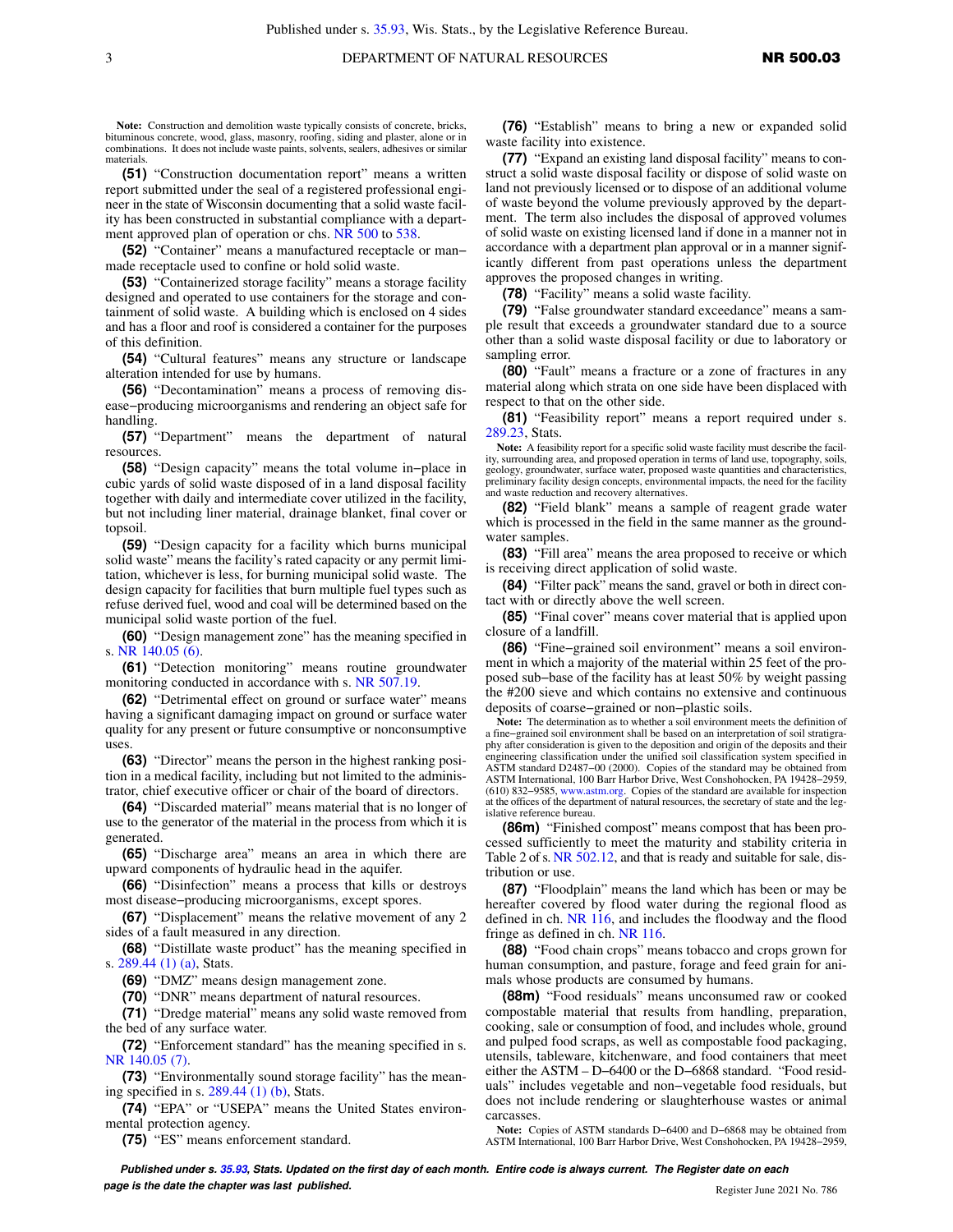(610) 832−9585, [www.astm.org](http://www.astm.org). Copies of the standard are available for inspection at the offices of the department of natural resources and legislative reference bureau.

**(89)** "Fracture frequency" means the average number of natural fractures or bedding planes calculated from a rock core collected from a boring.

**Note:** Fracture frequency is calculated by dividing the number of natural fractures or bedding planes in a rock core by the total length of the core in feet.

**(90)** "Free liquids" means liquids which readily separate from the solid portion of a waste under ambient temperature and pressure.

**Note:** Free liquids shall be determined using the paint filter liquids test, Method 9095, in "Test Methods for Evaluating Solid Waste, Physical/Chemical Methods," EPA Publication SW−846, third edition, November 1986, as amended by Updates I in July 1992, II in September 1994, IIA in August 1993, IIB in January 1995, III in December 1996 and IIIA in April 1998. The test methods are available at no cost at

[https://www.epa.gov/hw−sw846/basic−information−about−how−use−](https://www.epa.gov/hw-sw846/basic-information-about-how-use-sw-846#UseWhich) [sw−846#UseWhich.](https://www.epa.gov/hw-sw846/basic-information-about-how-use-sw-846#UseWhich) Copies of the test methods are available for inspection at the offices of the department of natural resources, the secretary of state and the legislative reference bureau. Copies may be obtained from the superintendent of documents, U.S. government printing office, P.O. Box 371954, Pittsburgh, PA 15250−7954, (866) 512−1800, [www.gpo.gov.](http://www.gpo.gov) Copies may also be obtained from the National Technical Information Service, U.S. department of commerce, 5285 Port Royal Road, Springfield, VA 22161, (800) 553−6847, [www.ntis.gov](http://www.ntis.gov).

**(91)** "Friable asbestos material" has the meaning specified in s. [NR 447.02 \(16\).](https://docs.legis.wisconsin.gov/document/administrativecode/NR%20447.02(16))

Note: Section [NR 447.02 \(16\)](https://docs.legis.wisconsin.gov/document/administrativecode/NR%20447.02(16)) defines friable asbestos material to mean "any material containing more than 1% asbestos as determined using the method specified<br>in Appendix E to Subpart E, [40 CFR part 763,](https://docs.legis.wisconsin.gov/document/cfr/40%20CFR%20763) section 1, Polarized Light Microscopy, incorporated by reference in s. [NR 484.04](https://docs.legis.wisconsin.gov/document/administrativecode/NR%20484.04), that, when dry, can be crumbled, pulverized or reduced to powder by hand pressure. If the asbestos content of the friable ACM is less than 10%, as determined by a method other than point counting by polarized light microscopy (PLM), the asbestos content shall be verified by point counting using PLM."

**(92)** "Garbage" has the meaning specified in s. [289.01 \(9\),](https://docs.legis.wisconsin.gov/document/statutes/289.01(9)) Stats.

**(93)** "Gas condensate" means the liquid generated as a result of gas recovery process at the landfill.

**(93m)** "GCL" or "geosynthetic clay liner" means factory manufactured geosynthetic product consisting of a layer of bentonite contained between geotextiles that are attached by adhesion, stitch bonding or needlepunching or a layer of bentonite attached to a geomembrane by adhesion.

**(94)** "Geomembrane" means a highly impermeable membrane made from plastic or rubber−based material by polymerization.

**(95)** "Geotextile" means a porous fabric manufactured from synthetic materials.

**(96)** "Groundwater" means any waters of the state, as defined in s. [280.01 \(2\)](https://docs.legis.wisconsin.gov/document/statutes/280.01(2)), Stats., occurring in a saturated subsurface geological formation of rock or soil.

**(97)** "Groundwater standard" means a preventive action limit, alternative concentration limit or enforcement standard established in accordance with ch. [NR 140](https://docs.legis.wisconsin.gov/document/administrativecode/ch.%20NR%20140) and s. [NR 507.27.](https://docs.legis.wisconsin.gov/document/administrativecode/NR%20507.27)

**(98)** "Hazardous air contaminant" has the meaning specified in s. [NR 445.02 \(6\).](https://docs.legis.wisconsin.gov/document/administrativecode/NR%20445.02(6))

**(99)** "Hazardous substance" has the meaning specified in s. [289.01 \(11\),](https://docs.legis.wisconsin.gov/document/statutes/289.01(11)) Stats.

**(100)** "Hazardous waste" has the meaning given in s. [NR](https://docs.legis.wisconsin.gov/document/administrativecode/NR%20660.10(52)) [660.10 \(52\)](https://docs.legis.wisconsin.gov/document/administrativecode/NR%20660.10(52))

**(100m)** "HDPE" means high density polyethylene.

**(101)** "High−volume industrial waste" has the meaning specified in s. [289.01 \(17\)](https://docs.legis.wisconsin.gov/document/statutes/289.01(17)), Stats.

**(102)** "Home generator of infectious waste" means a person who generates infectious waste through self−administration of medication or who receives injected medication at home from other members of the household or from employees of a home care or hospice program.

**(103)** "Holocene" means the most recent epoch of the Quaternary period, extending from the end of the Pleistocene Epoch to the present.

**(104)** "Hospital" has the meaning given in s. [50.33 \(2\),](https://docs.legis.wisconsin.gov/document/statutes/50.33(2)) Stats.

**(105)** "Household waste" means any solid waste including garbage, trash, and sanitary waste in septic tanks which is derived

from households, including single and multiple residences, hotels and motels, bunkhouses, ranger stations, crew quarters, campgrounds, picnic grounds, and day−use recreation areas.

**(106)** "Human tissue" means tissue removed from human beings. Human tissue does not include hair or nails, but does include teeth.

**Note:** A tooth containing mercury amalgam may be both an infectious waste and a hazardous waste. See s. [NR 526.11 \(2\) \(f\)](https://docs.legis.wisconsin.gov/document/administrativecode/NR%20526.11(2)(f)) for how to manage teeth containing mercury amalgam.

**(107)** "Hydraulic connection" means groundwater interflow within the zone of saturation occurring between 2 formations which may or may not be separated by an intermediate layer.

**(108)** "Incinerator" means a processing facility designed and operated for controlled burning of solid wastes primarily to achieve volume and weight reduction or to change waste characteristics. Incinerator does not include a facility that uses solid waste as a supplemental fuel where less than 30% of the heat input to the facility is derived from such supplemental fuel.

**(109)** "Industrial waste" means solid waste generated by manufacturing or industrial processes that is not a hazardous waste regulated under chs. [NR 660](https://docs.legis.wisconsin.gov/document/administrativecode/ch.%20NR%20660) to [679.](https://docs.legis.wisconsin.gov/document/administrativecode/ch.%20NR%20679) Industrial waste may include, but is not limited to, waste resulting from the following manufacturing processes; electric power generation; fertilizer and agricultural chemicals; food and related products and by−products; inorganic chemicals; iron and steel manufacturing; leather and leather products; nonferrous metals manufacturing and foundries; organic chemicals; plastics and resins manufacturing; pulp and paper industry; rubber and miscellaneous plastic products; stone, glass, clay, and concrete products; textile manufacturing; transportation equipment; and water treatment. This term does not include mining waste or oil and gas waste.

**(110)** "Infectious waste" has the meaning given in s. [287.07](https://docs.legis.wisconsin.gov/document/statutes/287.07(7)(c)1.c.) [\(7\) \(c\) 1. c.,](https://docs.legis.wisconsin.gov/document/statutes/287.07(7)(c)1.c.) Stats.

**(111)** "Infectious waste generator" means a person or group of persons under the same corporate ownership and located on the same property who produces infectious waste.

**(112)** "Infectious waste treatment" means rendering an infectious waste non−infectious. For human tissue, this term means rendering the waste both non−infectious and unrecognizable as human tissue. For sharps, this term means rendering the sharp non−infectious and rendering the sharp broken and not able to be reused, such as by a grinding or shredding process.

**(114)** "Initial site report" means a report submitted under ch. [NR 509](https://docs.legis.wisconsin.gov/document/administrativecode/ch.%20NR%20509) which describes a proposed solid waste disposal facility in sufficient detail to allow the department to give a written opinion on whether or not a feasibility report should be prepared.

**(115)** "In−situ testing" means hydraulic conductivity tests performed on the in−place soils.

**(116)** "Interest bearing accounts" means escrow accounts, trust accounts or cash deposits with the department.

**(117)** "Intermediate size construction and demolition waste landfill" means a landfill with a design capacity of at least 50,000 cubic yards but no more than 250,000 cubic yards and used for the disposal of only construction and demolition wastes.

**(118)** "Karst terranes" means areas where karst topography, with its characteristic surface and subterranean features, is developed as the result of dissolution of limestone, dolomite, or other soluble rock. Characteristic physiographic features present in karst terranes include, but are not limited to, sinkholes, sinking streams, caves, large springs, and blind valleys.

**(119)** "Land disposal facility" means a solid waste facility where solid waste is placed in a landspreading facility, a landfill, or surface impoundment facility for disposal purposes.

**(120)** "Landfill" means a land disposal facility, not classified as a landspreading facility or surface impoundment facility, where solid waste is disposed on land by utilizing the principles of engineering to confine the solid waste to the smallest practical area, to reduce it to the smallest practical volume, and to cover it with a layer of earth or other approved material as required.

**Published under s. [35.93,](https://docs.legis.wisconsin.gov/document/statutes/35.93) Stats. Updated on the first day of each month. Entire code is always current. The Register date on each Propose is the date the chapter was last published. page is the date the chapter was last published.**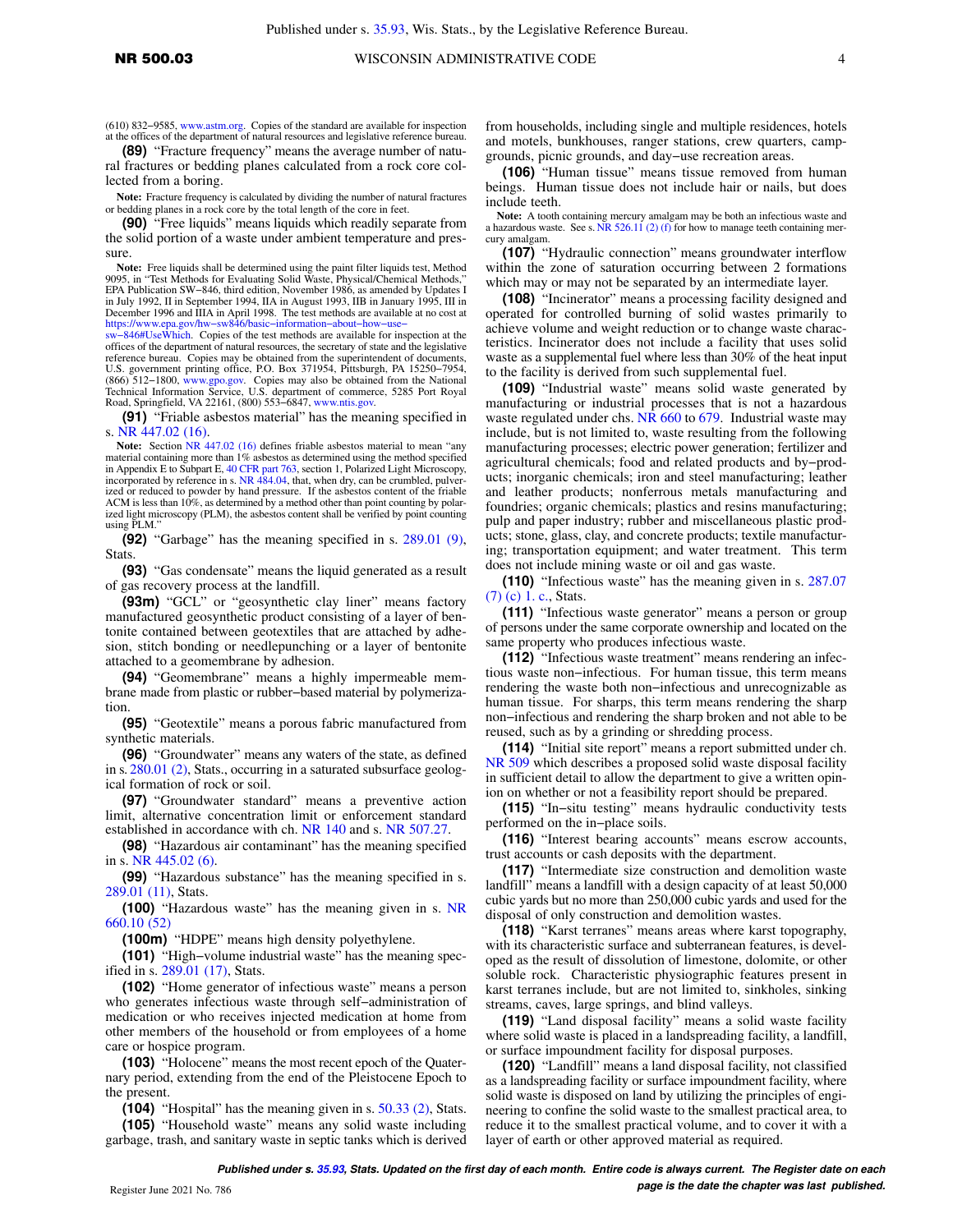**(120g)** "Landfill organic stability" means a landfill has reached an organically stable state when landfill gas production has effectively ceased, landfill leachate levels have no significant organic component, the organic fraction of the waste mass will not readily decompose when placed in ideal moisture and temperature conditions, and there is no longer any measurable settlement of the landfill surface.

**(120r)** "Landfill stability" means a landfill has reached a stable state when maintenance and engineering systems are no longer necessary to protect human health and the environment.

**(121)** "Landspreading facility" means a land disposal facility where solid waste is discharged, deposited, placed or injected in thin layers onto the land surface of the facility, or is incorporated into the top several feet of the surface soil, for agricultural, silvicultural or waste disposal purposes.

**(122)** "Leachate" means water or other liquid that has percolated through or contacted solid waste or gases generated by solid waste

**(123)** "Leachate collection and removal system" means a system capable of collecting and removing leachate or other liquids from a solid waste facility.

**(123m)** "Leachate drainage basin" means the areal extent of the liner over which leachate gravity drains to a single extraction point, generally a sump and sideslope riser, as well as all of the waste vertically overlying this area.

**(124)** "Leachate monitoring system" means a system used to monitor the elevation, quantity or quality of leachate and other liquids generated within a solid waste facility.

**(124e)** "Leachate recirculation" means the controlled introduction into the waste mass of a landfill of leachate derived from the same landfill.

**(124g)** "Licensed professional engineer" means a professional engineer registered or licensed with the Wisconsin department of safety and professional services.

**(124h)** "Licensed professional geologist" means a professional geologist registered or licensed with the Wisconsin department of safety and professional services.

**(124m)** "Light petroleum products" means gasoline, diesel fuel, no. 1 or no. 2 fuel oil, kerosene, aviation gasoline, jet fuel, or a mixture of 2 or more of these materials.

**(125)** "Limit of detection" has the meaning specified in s. [NR](https://docs.legis.wisconsin.gov/document/administrativecode/NR%20149.03(41)) [149.03 \(41\)](https://docs.legis.wisconsin.gov/document/administrativecode/NR%20149.03(41)).

**Note:** Section [NR 149.03 \(41\)](https://docs.legis.wisconsin.gov/document/administrativecode/NR%20149.03(41)) defines "limit of detection" to mean the lowest concentration or amount of analyte that can be identified, measured, and reported with confidence that the concentration is not a false positive value."

**(126)** "Limit of quantitation" has the meaning specified in s. [NR 149.03 \(42\).](https://docs.legis.wisconsin.gov/document/administrativecode/NR%20149.03(42))

**Note:** Section [NR 149.03 \(42\)](https://docs.legis.wisconsin.gov/document/administrativecode/NR%20149.03(42)) defines "limit of quantitation" to mean "the lowest concentration or amount of an analyte for which quantitative results can be obtained."

**(127)** "Limits of filling" means the outermost limit at which waste from a facility has been disposed of, or approved or proposed for disposal.

**(128)** "Liner" means a constructed, continuous layer of natural or artificial materials placed beneath and on the sides of a surface impoundment, landfill, or landfill cell, which restricts the downward or lateral movement of leachate.

**(129)** "Liquid waste" means any waste material that is determined to contain "free liquids" as defined by Method 9095, Paint Filter Liquids Test, in "Test Methods for Evaluating Solid Waste, Physical/Chemical Methods," EPA Publication SW−846, third edition, November 1986, as amended by Updates I in July 1992, II in September 1994, IIA in August 1993, IIB in January 1995, III in December 1996 and IIIA in April 1998.

**Note:** The test methods are available at no cost at [https://www.epa.gov/hw−](https://www.epa.gov/hw-sw846/basic-information-about-how-use-sw-846#UseWhich) [sw846/basic−information−about−how−use−sw−846#UseWhich.](https://www.epa.gov/hw-sw846/basic-information-about-how-use-sw-846#UseWhich) Copies of the test methods are available for inspection at the offices of the department of natural resources, the secretary of state, and the legislative reference bureau. Copies may be obtained from the superintendent of documents, U.S. government printing office, P.O. Box 371954, Pittsburgh, PA 15250−7954, (866) 512−1800, [www.gpo.gov.](http://www.gpo.gov) Copies may also be obtained from the National Technical Information Service, U.S.

department of commerce, 5285 Port Royal Road, Springfield, VA 22161, (800) 553−6847, [www.ntis.gov.](http://www.ntis.gov)

**(130)** "Lithified earth material" means all rock, including all naturally occurring and naturally formed aggregates or masses of minerals or small particles of older rock that formed by crystallization of magma or by induration of loose sediments. This term does not include man−made materials, such as fill, concrete, and asphalt, or unconsolidated earth materials, soil, or regolith lying at or near the earth surface.

**(131)** "Lithostratigraphic unit" means a geologic formation that has a substantial degree of overall uniformity including such characteristics as color, mineralogic composition and grain size.

**(132)** "Long−term care" has the meaning specified in s. [289.01 \(21\)](https://docs.legis.wisconsin.gov/document/statutes/289.01(21)), Stats.

**(133)** "Low−flow sampling technique" means the collection of a groundwater sample from a monitoring well using equipment that draws the sample into the equipment and discharges the sample to the sample container at a rate of less than 350 milliliters/ minute.

**(134)** "Lower explosive limit" means the lowest percent by volume of a mixture of explosive gases in air that will propagate a flame at  $25^{\circ}$ C and standard atmospheric pressure.

**(135)** "Lysimeter" means a device used for collecting samples of soil moisture from the unsaturated zone.

**(136)** "Major appliance" has the meaning specified in s. [287.01 \(3\),](https://docs.legis.wisconsin.gov/document/statutes/287.01(3)) Stats.

**Note:** Section [287.01 \(3\)](https://docs.legis.wisconsin.gov/document/statutes/287.01(3)), Stats., defines "major appliance" to mean "a residential or commercial air conditioner, clothes dryer, clothes washer, dishwasher, freezer, microwave oven, oven, refrigerator, furnace, boiler, dehumidifier, water heater or stove".

**(137)** "Major phase" means a horizontal portion of the landfill which is designed to be constructed at one time.

**(138)** "Major soil unit" means any soil layer which is greater than 2 feet thick and is laterally extensive beneath the proposed or existing limits of filling, or which affects the local hydrogeologic flow system.

**(139)** "Manifest" has the meaning given in s. [299.51 \(1\) \(am\),](https://docs.legis.wisconsin.gov/document/statutes/299.51(1)(am)) Stats.

**(140)** "Materials recovery facility" has the meaning specified in s. [287.27 \(1\)](https://docs.legis.wisconsin.gov/document/statutes/287.27(1)), Stats.

**Note:** The definition of a materials recovery facility, as given in s. [287.27 \(1\)](https://docs.legis.wisconsin.gov/document/statutes/287.27(1)), Stats., provides "In this section, 'materials recovery facility' means a facility where the materials specified in sub. [\(4\)](https://docs.legis.wisconsin.gov/document/statutes/287.07(4)) (b) or s.  $287.07$  (3) or (4), not mixed with other solid waste, are processed for reuse or recycling by conversion into a consumer product or a product which is used as a raw material in a commercial or industrial process. 'Materials recovery facility' does not include a facility operated by a pulp or paper mill which utilizes fiber or paper that has been separated from waste for use as a raw material in a commercial product."

**(141)** "Maximum horizontal acceleration in lithified earth material" means the maximum expected horizontal acceleration depicted on a seismic hazard map, with a 90% or greater probability that the acceleration will not be exceeded in 250 years, or the maximum expected horizontal acceleration based on a site−specific seismic risk assessment.

**(142)** "Medical facility" means a hospital, clinic or nursing home.

**(143)** "Medical waste" has the meaning given in s. [299.51 \(1\)](https://docs.legis.wisconsin.gov/document/statutes/299.51(1)(b)) [\(b\),](https://docs.legis.wisconsin.gov/document/statutes/299.51(1)(b)) Stats.

**Note:** Medical waste does not mean all of the waste produced in a medical setting. Waste materials from a medical setting which do not meet the definition of "infectious waste" in statutes are considered to be "medical waste" only if the generator mixes them with infectious waste or manages them as though they are infectious waste.

**(144)** "Medical waste incinerator" has the meaning given in s. [287.07 \(7\) \(c\) 1. cr.](https://docs.legis.wisconsin.gov/document/statutes/287.07(7)(c)1.cr.), Stats.

**(145)** "Medical waste reduction policy" is a policy developed by a medical facility and designed to reduce the amount of medical waste generated within that medical facility, to prevent the mixing of infectious waste with waste which is not infectious and to promote practical alternatives to disposable items in the medical setting.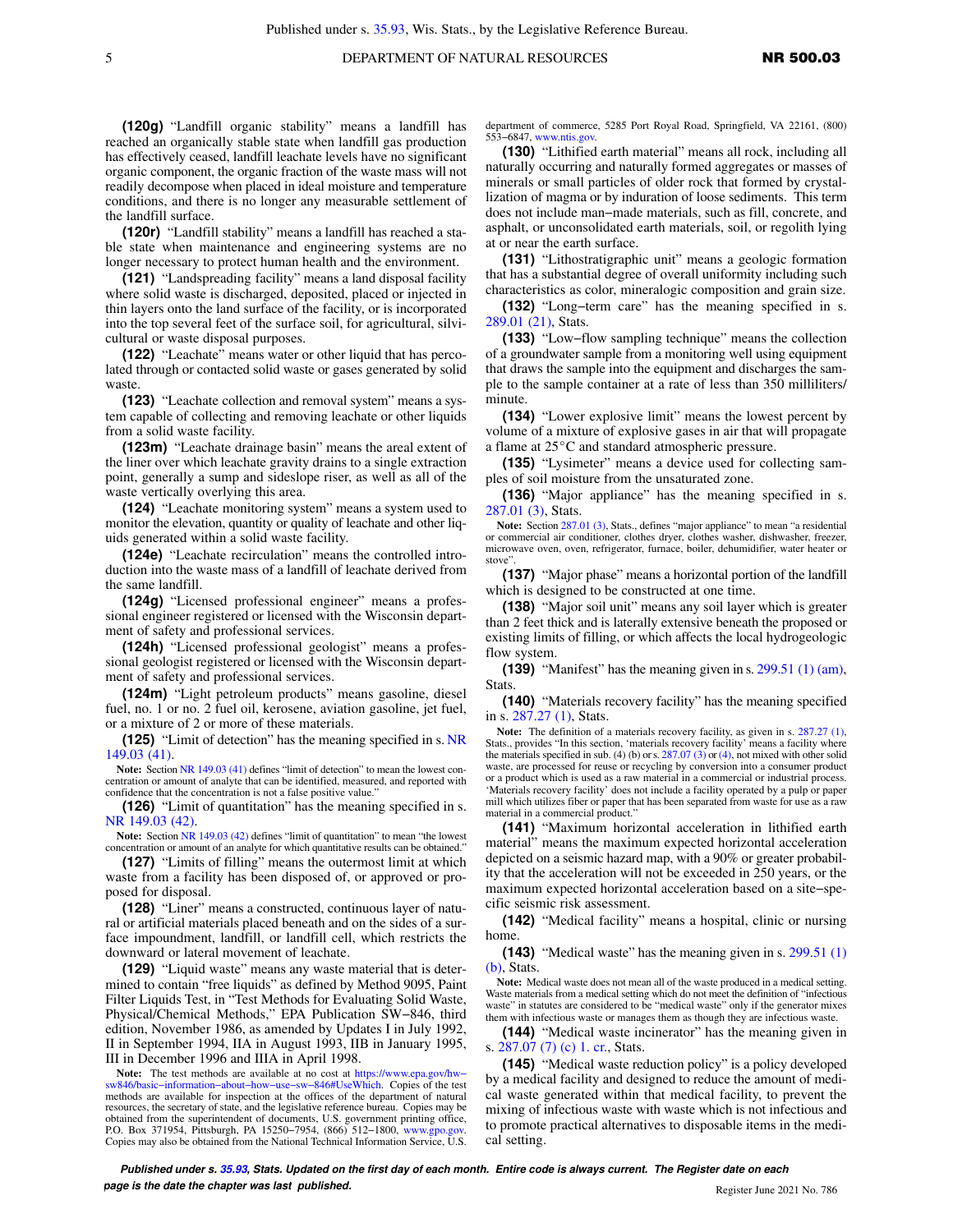**(146)** "Method blank" has the meaning specified in s. [NR](https://docs.legis.wisconsin.gov/document/administrativecode/NR%20149.03(46)) [149.03 \(46\)](https://docs.legis.wisconsin.gov/document/administrativecode/NR%20149.03(46)).

**(147)** "Microbiological laboratory waste" means cultures derived from clinical specimens or laboratory equipment which has come in contact with these cultures.

**(148)** "Monitoring" means all procedures used to systematically inspect and collect data on the performance of a facility relating to leachate and gas production or the effect on the quality of the air, groundwater, surface water, unsaturated zone or soils.

**(149)** "Monofill cell for residue produced by burning municipal solid waste" means a landfill or a specified area within a landfill for residue disposal which is designed to prevent mixing of residue and wastes which produce acidic leachates and which is designed to prevent leachate from adjacent cells from coming into contact with the residue.

**(150)** "Municipal solid waste" means:

(a) Household waste, or

(b) Solid waste from commercial or industrial sources that does not contain hazardous waste and does not contain any process waste which is the direct or indirect result of the manufacturing of a product or the performance of a service such as dry cleaners or paint shops. "Municipal solid waste" does not include waste wood, papermill sludge, sewage sludge, tires or industrial process wastes

**(151)** "Municipal solid waste combustor" means any solid waste treatment facility that is used to burn municipal solid waste or products derived from municipal solid waste, alone or in conjunction with other materials.

**(152)** "Municipal solid waste landfill" means a landfill which receives, or has received in the past, municipal solid waste. A municipal solid waste landfill may also receive other types of nonhazardous waste such as industrial solid waste and demolition waste. A municipal solid waste landfill may be publicly or privately owned.

**(153)** "Noncombustible materials" means solid waste which will not support combustion in the ambient atmosphere.

**(154)** "Noncontainerized storage facility" means a storage facility which is not a containerized storage facility.

**(155)** "Noninterest bearing accounts" means letters of credit, performance bonds or forfeiture bonds.

**(155m)** "Nonrecyclable compostable paper" means compostable paper that is unrecyclable because it has been soiled or is not of a grade that is acceptable to the local recycling program serving the place of generation.

**(156)** "NRCS" means natural resources conservation service. **(157)** "Nursing home" has the meaning given in s. [50.01 \(3\),](https://docs.legis.wisconsin.gov/document/statutes/50.01(3)) Stats.

**(158)** "One−time disposal" means the disposal of no more than 10,000 cubic yards of approved types of agricultural or demolition solid waste on a one−time basis over a project life of not more than 6 months. Examples are the disposal of concrete, brick, stone, asphalt, wood, trees, logs, brush and material from demolished buildings.

**(159)** "Open burning" has the meaning specified in s. [289.51](https://docs.legis.wisconsin.gov/document/statutes/289.51(1)(b)) [\(1\) \(b\)](https://docs.legis.wisconsin.gov/document/statutes/289.51(1)(b)), Stats.

**(160)** "Operating record" means the record maintained by the owner or operator of a municipal solid waste facility in accordance with Subtitle D, [40 CFR 258.29.](https://docs.legis.wisconsin.gov/document/cfr/40%20CFR%20258.29)

**(161)** "Operator" means the person who is responsible for the overall operation of a solid waste facility, or for part of a solid waste facility.

**(162)** "OSHA" means the occupational safety and health administration.

**(163)** "Owner" means the person who owns a solid waste facility, or part of a solid waste facility.

**(164)** "Paint filter liquids test" means the test used for determining whether a waste contains free liquids as defined by Method 9095, Paint Filter Liquids Test, in "Test Methods for Evaluating Solid Waste, Physical/Chemical Methods," EPA Publication SW−846, third edition, November 1986, as amended by Updates I in July 1992, II in September 1994, IIA in August 1993, IIB in January 1995, III in December 1996 and IIIA in April 1998.

Note: The test methods are available at no cost at https://www.epa.gov/hw–sw846/basic−information–about–how–use–sw–846#UseWhich. Copies of the test methods are available for inspection at the offices of the department of natural resources, the secretary of state and the legislative reference bureau. Copies may be obtained from the superintendent of documents, U.S. government printing office, P.O. Box 371954, Pittsburgh, PA 15250−7954, (866) 512−1800, [www.gpo.gov.](http://www.gpo.gov) Copies may also be obtained from the National Technical Information Service, U.S. department of commerce, 5285 Port Royal Road, Springfield, VA 22161, (800) 553−6847, [www.ntis.gov.](http://www.ntis.gov)

**(165)** "PAL" means preventive action limit.

**(166)** "Parent material" means the slightly altered or unweathered material from which the soil was formed.

**(167)** "Patient day" means a period of service between the census−taking hours on 2 successive calendar days, including in− patient census and out−patient surgical days.

**(168)** "Percent recovery" means the volume of soil or rock remaining in a sampling device relative to the total volume of soil or rock penetrated by the sampler.

**(169)** "Perched groundwater" means any waters of the state, as defined in s. [281.01 \(18\),](https://docs.legis.wisconsin.gov/document/statutes/281.01(18)) Stats., occurring in an isolated, saturated zone located in the unsaturated zone.

**(170)** "Piezometer" means a well which is used to measure groundwater elevations and water quality beneath the water table. A piezometer is sealed within the aquifer and typically has a well screen of 2 to 5 feet.

**(171)** "Piezometer nest" means 2 or more piezometers within 10 feet of each other at the ground surface which are screened at different depths.

**(172)** "Piezometric surface" means a surface that represents the level to which water will rise in a piezometer.

**(173)** "Place of public gathering" means a structure which is open to the public.

**(174)** "Plan of operation" means a report submitted for a solid waste facility that describes its location, design, construction, documentation, monitoring, sanitation, operation, maintenance, closing and long−term care.

**(175)** "Point of standards application" has the meaning specified in s. [NR 140.05 \(15\).](https://docs.legis.wisconsin.gov/document/administrativecode/NR%20140.05(15))

**(176)** "Poor foundation conditions" means those areas where features exist which indicate that a natural or human−induced event may result in inadequate foundation support for the structural components of a landfill.

**(177)** "Population equivalent" has the meaning specified in s. [289.51 \(1\) \(c\)](https://docs.legis.wisconsin.gov/document/statutes/289.51(1)(c)), Stats.

**(178)** "Preventive action limit" has the meaning specified in s. [NR 140.05 \(17\)](https://docs.legis.wisconsin.gov/document/administrativecode/NR%20140.05(17)).

**(179)** "Private alcohol fuel production system" has the meaning specified in s.  $289.44$  (1) (c), Stats.

**(180)** "Private water supply well" is part of a private water supply system as defined in s. [NR 812.07 \(78\).](https://docs.legis.wisconsin.gov/document/administrativecode/NR%20812.07(78))

**(181)** "Processing facility" means a solid waste facility at which solid waste is baled, shredded, pulverized, composted, classified, separated, combusted or otherwise treated or altered by some means to facilitate further transfer, processing, utilization or disposal. Processing facilities do not include operations conducted by scrap metal, paper, fiber or plastic processors which are excluded from the definition of "solid waste facilities" in this section.

**(182)** "Proof of financial responsibility" means a bond, letter of credit, deposit, escrow account, trust account, net worth method, or other financial commitment made payable to or for the benefit of the department and approved by the department, ensuring that sufficient funds will be available to comply with the clo-sure and long–term care requirements of chs. [NR 500](https://docs.legis.wisconsin.gov/document/administrativecode/ch.%20NR%20500) to [538](https://docs.legis.wisconsin.gov/document/administrativecode/ch.%20NR%20538) and the approved plan of operation.

**Published under s. [35.93,](https://docs.legis.wisconsin.gov/document/statutes/35.93) Stats. Updated on the first day of each month. Entire code is always current. The Register date on each Propose is the date the chapter was last published. page is the date the chapter was last published.**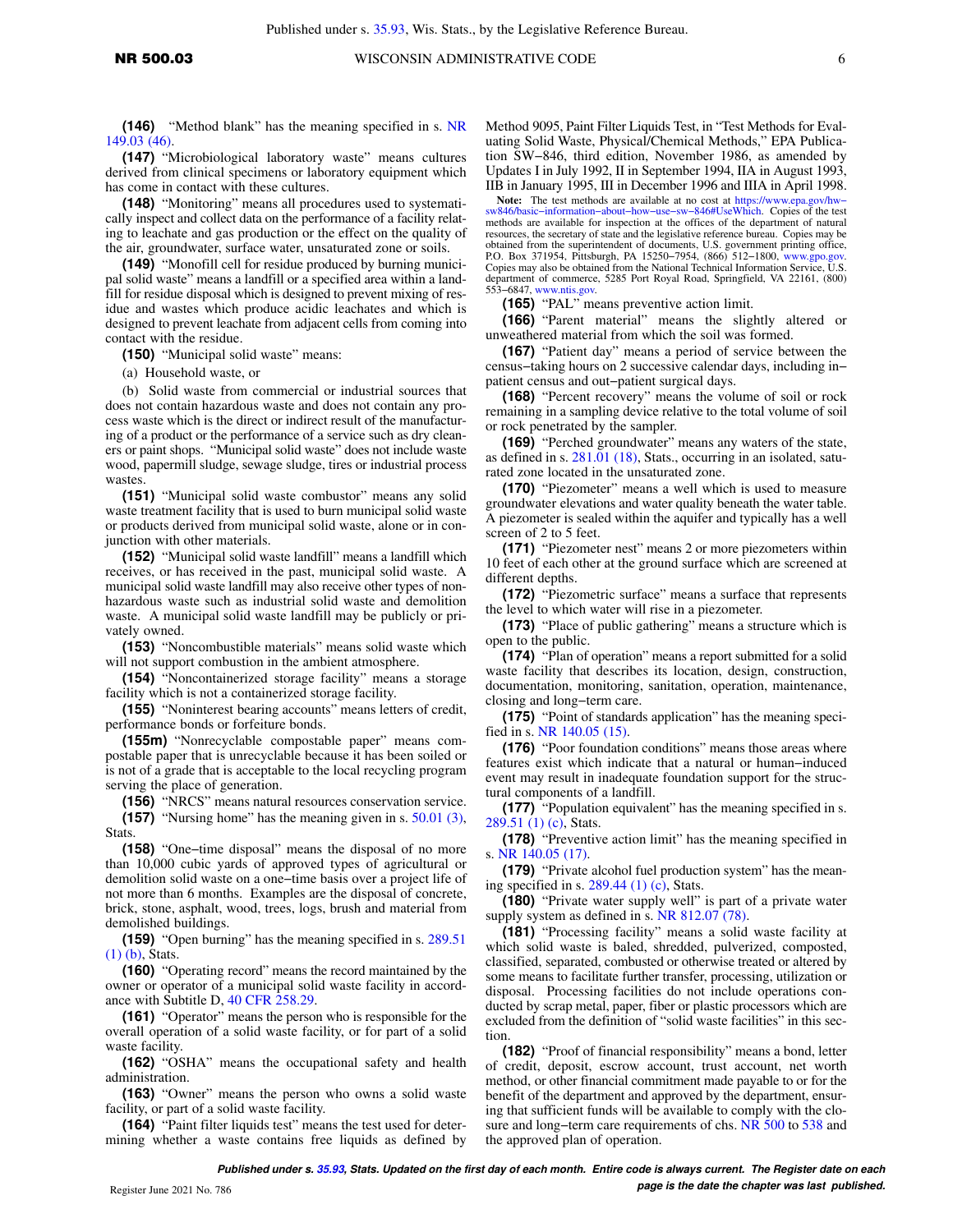**(183)** "Public water supply well" is part of a public water supply system as defined in s. [NR 811.02 \(56\)](https://docs.legis.wisconsin.gov/document/administrativecode/NR%20811.02(56)).

**(184)** "Public use airport" has the meaning in s. [114.002](https://docs.legis.wisconsin.gov/document/statutes/114.002(18m)) [\(18m\),](https://docs.legis.wisconsin.gov/document/statutes/114.002(18m)) Stats.

**(185)** "Putrescible waste" means solid waste which contains organic matter capable of being decomposed by microorganisms and of such a character and proportion as to be capable of supporting a disease vector population or attracting or providing food for birds. It does not include high−volume industrial waste.

**(185m)** "PVC" means polyvinyl chloride.

**(186)** "Quality control flag" means a letter or symbol attached to a reported result indicating failure to meet quality control criteria.

**(187)** "Radioactive material" has the meaning given in s. [DHS 157.03 \(299\).](https://docs.legis.wisconsin.gov/document/administrativecode/DHS%20157.03(299))

**(188)** "Radioactive waste" means those wastes defined in federal code [10 CFR 60.2](https://docs.legis.wisconsin.gov/document/cfr/10%20CFR%2060.2) and [61.3.](https://docs.legis.wisconsin.gov/document/cfr/10%20CFR%2061.3)

**(189)** "Recharge zone" means an area in which there are downward components of hydraulic head in the aquifer.

**(190)** "Recyclable materials" means the items listed in s. [287.07 \(1m\)](https://docs.legis.wisconsin.gov/document/statutes/287.07(1m)) to [\(4\),](https://docs.legis.wisconsin.gov/document/statutes/287.07(4)) Stats.

**(191)** "Recycling" has the meaning specified in s. [289.43 \(1\),](https://docs.legis.wisconsin.gov/document/statutes/289.43(1)) Stats.

**(192)** "Recycling facility" means a facility where waste is recycled and may include a facility where waste has been generated.

**(193)** "Refuse" has the meaning specified in s. [289.01 \(28\),](https://docs.legis.wisconsin.gov/document/statutes/289.01(28)) **Stats** 

**(194)** "Registered professional engineer" means a professional engineer registered or licensed with the Wisconsin department of safety and professional services.

**(195)** "Registered professional geologist" means a professional geologist registered or licensed with the Wisconsin department of safety and professional services.

**(196)** "Remedial action options report" has the meaning specified in s. [NR 700.03 \(49\)](https://docs.legis.wisconsin.gov/document/administrativecode/NR%20700.03(49)).

Note: Section [NR 700.03 \(49\)](https://docs.legis.wisconsin.gov/document/administrativecode/NR%20700.03(49)) defines "remedial action options report" to mean "a report which identifies and evaluates various remedial options with the goal of selecting an option in compliance with the requirements of s. [NR 722.11.](https://docs.legis.wisconsin.gov/document/administrativecode/NR%20722.11)"

**(197)** "Representative sample" means any sample of a universe or whole, such as groundwater or soils, which reliably exhibits the average properties of the universe or whole.

**(198)** "Residue produced by burning municipal solid waste" means the residue produced in a municipal solid waste combustor designed and operated for controlled burning of solid wastes primarily to achieve volume and weight reduction or to change waste characteristics. This includes facilities such as boilers which also capture energy in the form of steam, electricity, heat, gas, oil or char from the burning of waste. Residue produced by burning municipal solid waste includes, but is not limited to, slag, ash, fly ash, reacted and unreacted scrubber lime, and soot. Residue produced by burning municipal solid waste does not include bypass waste which is rejected prior to burning.

**(199)** "Rock" means lithified earth material as defined in sub. [\(130\)](https://docs.legis.wisconsin.gov/document/administrativecode/NR%20500.03(130)).

**(200)** "RQD" means the rock quality designation calculated from a rock core collected from a boring.

**Note:** RQD is the ratio of the length of a rock core, adding only the intact pieces of core recovered greater than 10 centimeters long, to the total length cored. RQD ranges from 0 to 100 percent and should only be applied to cores greater than 5.4 centimeters in diameter.

**(201)** "Run−off" means any rainwater, leachate or other liquid that drains over land, from any part of a solid waste facility.

**(202)** "Run−on" means any rainwater, leachate, or other liquid that drains over land onto any part of a solid waste facility.

**(203)** "Salvageable material" means junk cars, machinery or equipment, scrap metal or other junk or scrap materials which are of further usefulness mainly as a raw material for reprocessing, or as imperfect stock from which replacement or spare parts can be extracted.

**(204)** "Sampling period" means the month in which a sample is collected.

**(205)** "Saturated zone" means that part of the earth's crust in which all voids are filled with water excluding the capillary zone.

**(206)** "Seasonal high groundwater" means the set of groundwater level readings taken during which the highest water level occur in the majority of the groundwater wells within 300 feet of the proposed limits of filling.

**(207)** "Seasonal population" means the seasonal transient population in addition to the year round population.

**(208)** "Seismic impact zone" means an area with a 10% or greater probability that the maximum horizontal acceleration in lithified earth material, expressed as a percentage of the earth's gravitational pull, will exceed 0.10g in 250 years.

**(209)** "Sharps" means medical equipment or clinical laboratory articles that may cause punctures or cuts. Sharps include, but are not limited to, contaminated, unused and disinfected items listed in s. [NR 526.05 \(1\) \(a\)](https://docs.legis.wisconsin.gov/document/administrativecode/NR%20526.05(1)(a)).

**(209m)** "Single−application landspreading" means landspreading where contaminated soil from only one remedial action site is all the contaminated soil that is ever applied onto an area of a property.

**(210)** "Site investigation report" means a report prepared in accordance with s. [NR 716.15](https://docs.legis.wisconsin.gov/document/administrativecode/NR%20716.15).

**(211)** "Site investigation work plan" means a work plan prepared in accordance with s. [NR 716.09.](https://docs.legis.wisconsin.gov/document/administrativecode/NR%20716.09)

**(212)** "Sludge" means any solid, semi−solid or liquid waste generated from a municipal, commercial or industrial wastewater treatment plant, water supply treatment plant or air pollution control facility.

**(213)** "Small size construction and demolition waste landfill" means a landfill with a design capacity of 50,000 cubic yards or less and used for the disposal of only construction and demolition wastes.

**(214)** "Soil" means material that has been physically and chemically derived from the bedrock by nature.

**(214m)** "Soil barrier layer" means a soil layer or set of layers that is constructed as a subgrade for a GCL and which provides a smooth surface and hydration water source for the GCL, reduces flow through the barrier system, reduces settlement stresses on a GCL and geomembrane and minimizes geochemical effects on a GCL.

**(215)** "Solid waste" has the meaning specified in s. [289.01](https://docs.legis.wisconsin.gov/document/statutes/289.01(33)) [\(33\)](https://docs.legis.wisconsin.gov/document/statutes/289.01(33)), Stats.

**(216)** "Solid waste disposal" has the meaning specified in s. [289.01 \(34\)](https://docs.legis.wisconsin.gov/document/statutes/289.01(34)), Stats.

**(217)** "Solid waste facility" has the meaning specified in s. [289.01 \(35\)](https://docs.legis.wisconsin.gov/document/statutes/289.01(35)), Stats.

**(218)** "Solid waste storage" has the meaning specified in s. [289.01 \(38\)](https://docs.legis.wisconsin.gov/document/statutes/289.01(38)), Stats.

**(219)** "Solid waste treatment" has the meaning specified in s. [289.01 \(39\)](https://docs.legis.wisconsin.gov/document/statutes/289.01(39)), Stats.

**(219m)** "Source−separated compostable material" means compostable materials that are separated from non−compostable material at the point of generation for use in composting and are kept separate from municipal solid waste. Source−separated compostable material includes food residuals; farm and non−farm crop residues; botanical residuals; aquatic plants; vegetative food processing residues such as those from cannery and brewing activities; fish harvesting and processing residuals; yard residuals; farm and herbivorous animal manure, excluding deer and elk manure, and associated animal bedding; clean chipped wood; clean sawdust; non−recyclable compostable paper; and other similar materials approved in writing by the department. This term does not include biosolids, domestic wastewater, sewage sludge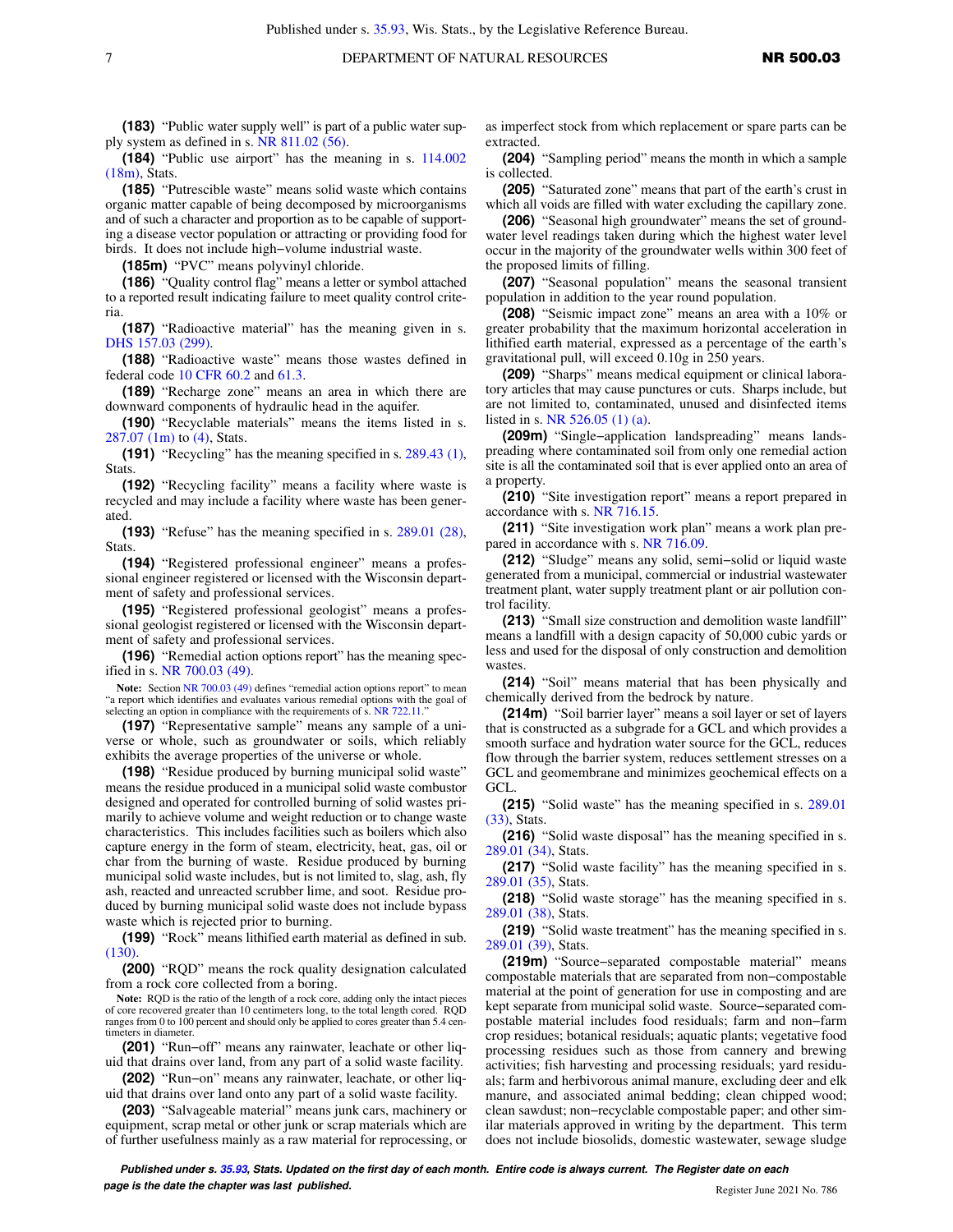or septage, high−volume industrial waste, rendering or slaughterhouse wastes, animal carcasses, other solid waste, or hazardous waste.

**(220)** "Specific conductance" means the measurement of a water's ability to transmit an electrical current in micromhos/cm corrected to  $25^{\circ}$ C.

**(221)** "Stabilization of waste" means any chemical, physical or thermal treatment of a waste, either alone or in combination with biological processes, which results in a significant reduction of pathogenic organisms including viruses.

**(222)** "Stabilization of a land disposal facility" means the process of waste settlement and associated land surface maintenance to insure that the majority of settlement has occurred, that pockets or depressions caused by settlement have been refilled or regraded, and that the final land surface contours represent a stable condition for closure and facility maintenance purposes.

**(223)** "Sterilization" means a process by which all forms of microbial life, including spores, viruses and fungi are destroyed.

**(224)** "Storage facility" means a solid waste facility for the storage of solid waste, on a temporary basis in such a manner as not to constitute ultimate disposal of solid waste.

**(225)** "Structural components" means liners, leachate collection systems, final covers, run−on/run−off systems, and any other component used in the construction and operation of the landfill that is necessary for protection of human health, welfare and the environment.

**(226)** "Sub−base grade" means the elevation of the facility or portion of the facility which has been excavated to its lowest level prior to the placement of any liner system.

**(227)** "Sub−soil horizon" means the soil horizon adjacent to and usually directly below the topsoil.

**(228)** "Subtitle D" means the United States Resource Conservation and Recovery Act (RCRA) Subtitle D solid waste disposal facility criteria as set forth in [40 CFR parts 257](https://docs.legis.wisconsin.gov/document/cfr/40%20CFR%20257) and [258](https://docs.legis.wisconsin.gov/document/cfr/40%20CFR%20258).

**(229)** "Subtitle D well" means a designated well installed at a landfill that accepts municipal solid waste and whose location and depth have been approved by the department specifically for monitoring purposes under Subtitle D of RCRA, [40 CFR parts 257](https://docs.legis.wisconsin.gov/document/cfr/40%20CFR%20257) and [258.](https://docs.legis.wisconsin.gov/document/cfr/40%20CFR%20258)

**(230)** "Surface impoundment facility" means a storage or land disposal facility with a natural topographic depression, artificial excavation or dike arrangement which is used for storage or disposal of waste fluids, semi−solids or wastes containing free liquids.

**(231)** "SW−846" means the document "Test Methods for Evaluating Solid Waste, Physical/Chemical Methods," EPA Publication SW−846, third edition, November 1986, as amended by Updates I in July 1992, II in September 1994, IIA in August 1993, IIB in January 1995, III in December 1996 and IIIA in April 1998.

Note: The test methods are available at no cost at https://www.epa.gov/hw–sw846/basic−information–about–how–use–sw–846#UseWhich. Copies of the test methods are available for inspection at the offices of the department of natural resources, the secretary of state and the legislative reference bureau. Copies may be obtained from the superintendent of documents, U.S. government printing office,<br>P.O. Box 371954, Pittsburgh, PA 15250–7954, (866) 512–1800, [www.gpo.gov.](http://www.gpo.gov)<br>Copies may also be obtained from the national technical information s department of commerce, 5285 Port Royal Road, Springfield, VA 22161, (800) 553−6847, [www.ntis.gov.](http://www.ntis.gov)

**(231m)** "Take of an endangered or threatened species" has the meaning defined in s. [NR 27.01 \(8\)](https://docs.legis.wisconsin.gov/document/administrativecode/NR%2027.01(8)).

**(232)** "Tank" means a stationary device not including manholes, designed to contain an accumulation of leachate or other waste which is constructed primarily of nonearthen materials, such as wood, concrete, steel or plastic, which provide structural support.

**(233)** "25−year, 24−hour storm" means a storm of 24−hour duration with a probable recurrence interval of once in 25 years as determined under s. [NR 205.05](https://docs.legis.wisconsin.gov/document/administrativecode/NR%20205.05).

**(234)** "Termination" has the meaning specified in s. [289.01](https://docs.legis.wisconsin.gov/document/statutes/289.01(40)) [\(40\),](https://docs.legis.wisconsin.gov/document/statutes/289.01(40)) Stats.

**(235)** "Top of the bedrock surface" means the top of the uppermost rock formation.

**Note:** The presence of bedrock shall be indicated when a majority of the drill cuttings or excavated material consist of either angular rock fragments, as in the case of crystalline bedrock, or rock fragments composed of individual grains or rock particles that are cemented together to form an aggregate, as opposed to single sediment particles, such as sand.

**(236)** "Topsoil" means natural loam, sandy loam, silt loam, silty clay loam or clay loam humus−bearing soils or other material that will easily produce and sustain dense growths of vegetation capable of preventing wind and water erosion of the material itself and of other materials beneath.

**(237)** "Total suspended particulates" means particulate matter as measured by the method described in Appendix B of [40 CFR](https://docs.legis.wisconsin.gov/document/cfr/40%20CFR%2050) [part 50](https://docs.legis.wisconsin.gov/document/cfr/40%20CFR%2050).

**(237m)** "Trace chemotherapy waste" means items contaminated with antineoplastic chemotherapy drugs, including drug dispensing devices, gloves and other items that have come into contact with chemotherapy drugs.

**(238)** "Transfer facility" means a solid waste facility at which transferring of solid waste from one vehicle or container to another, generally of larger capacity, occurs prior to transporting to the point of processing or disposal.

**(239)** "Transportation service" means an operation which transports vehicles or containers or both vehicles or other means of conveying solid waste from the primary source of collection and includes all activities up to such time as the waste is delivered to a facility for transfer, processing, treatment or disposal.

**(240)** "Treatment area" has the meaning given in s. [287.07 \(7\)](https://docs.legis.wisconsin.gov/document/statutes/287.07(7)(c)1.e.) [\(c\) 1. e.,](https://docs.legis.wisconsin.gov/document/statutes/287.07(7)(c)1.e.) Stats.

**(241)** "Trip blank" has the meaning specified in s. NR 149.03 (32).

**Note:** The term "trip blank" has been eliminated from ch. [NR 149.](https://docs.legis.wisconsin.gov/document/administrativecode/ch.%20NR%20149) The concept is no longer defined or discussed in ch. [NR 149.](https://docs.legis.wisconsin.gov/document/administrativecode/ch.%20NR%20149) However, "trip blank" is understood to mean a sample of reagent grade water or methanol, which is used to determine possible contamination of sample bottles from volatile organic chemicals while in transit to and from the laboratory.

**(242)** "Ultra low−level radioactive waste" means a waste generated at a wastewater or water treatment facility treating groundwater containing radium.

**(243)** "Uniformity coefficient" means the number resulting from dividing the grain size diameter in millimeters at the point where 60% of the material is finer by weight by the grain size diameter in millimeters at the point where 10% of the material is finer by weight.

**(244)** "Unsaturated zone" means the zone between the land surface and the water table in which the pore spaces contain water at less than atmospheric pressure, as well as air and other gases.

**(245)** "Unsaturated zone monitoring system" means a system used to measure soil moisture quantity or quality in the unsaturated zone beneath a regulated facility.

**(246)** "Unstable area" means a location that is susceptible to natural or human−induced events or forces capable of impairing the integrity of some or all of the landfill structural components responsible for preventing releases from a landfill. Unstable areas can include poor foundation conditions, areas susceptible to mass movements, and karst terranes.

**(247)** "USCS" means the unified soil classification system.

**(248)** "USDA" means the United States department of agriculture.

**(248m)** "USDOT" means the United States department of transportation.

**(249)** "U.S. government securities" means treasury bills, treasury bonds, treasury certificates, treasury notes and treasury stocks guaranteed by the federal government.

**(250)** "USGS" means the United States geological survey.

**(251)** "UW" means the university of Wisconsin.

**(252)** "U.W.−Extension" means the university of Wisconsin extension.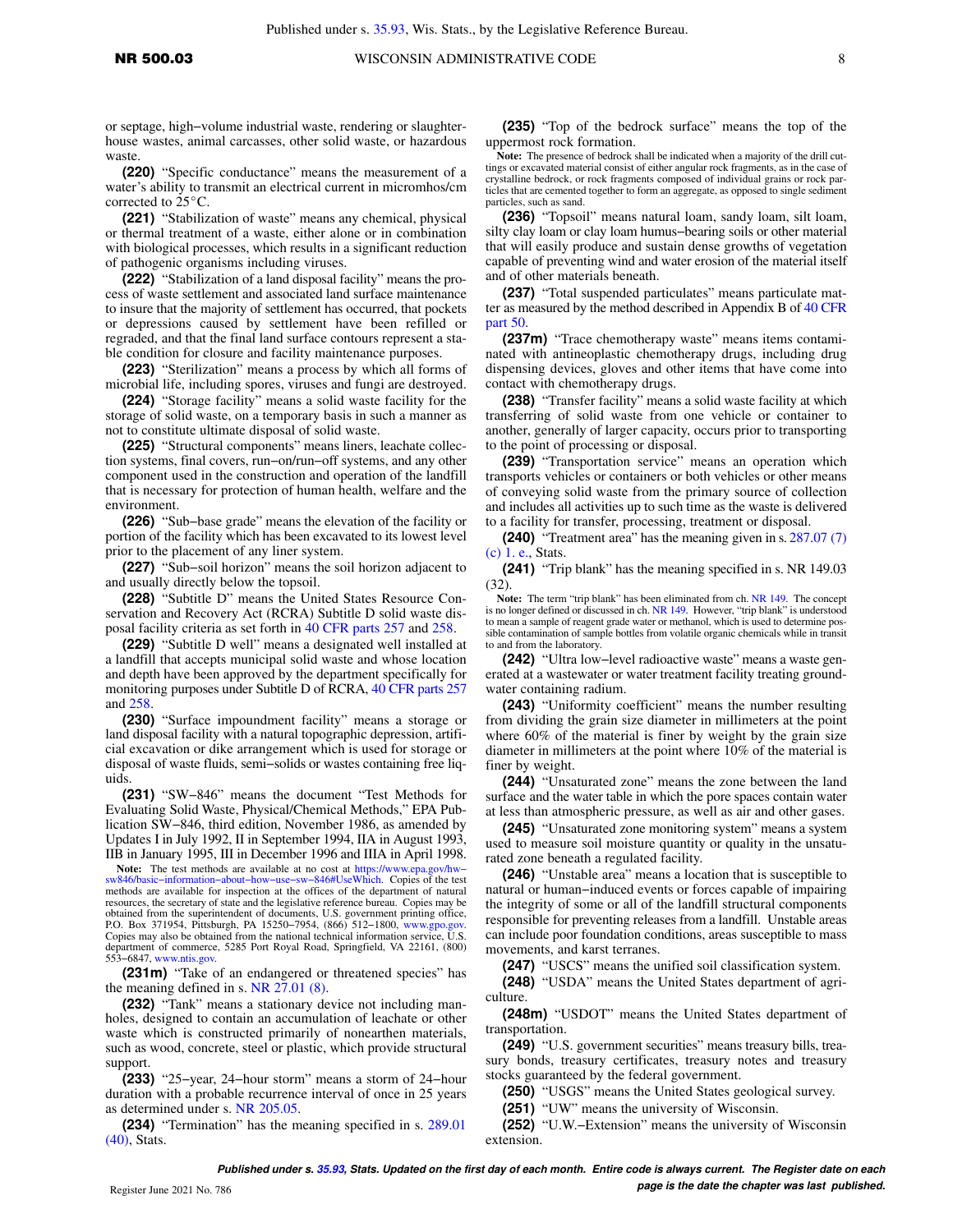**(253)** "Vegetable food residuals" means food residuals consisting of raw or cooked waste fruit and vegetable material from residences, food establishments such as cafeterias, restaurants, food wholesalers, food retailers and food processors, and includes compostable packaging, utensils, tableware, kitchenware, and containers that meet either the ASTM − D−6400 or the D−6868 standard.

**Note:** Copies of ASTM standards D−6400 and D−6868 may be obtained from ASTM International, 100 Barr Harbor Drive, West Conshohocken, PA 19428−2959, (610) 832−9585, [www.astm.org](http://www.astm.org). Copies of the standard are available for inspection at the offices of the department of natural resources and legislative reference bureau.

**(253m)** "Vermicomposting" means the controlled and managed process by which live worms convert organic matter into dark, fertile granular excrement.

**(254)** "VOC" means volatile organic compounds.

**(255)** "Water table" means the upper surface of the saturated zone where the hydrostatic pressure is equal to atmospheric pressure.

**(256)** "Well" means any drillhole or other excavation or opening constructed for the purpose of obtaining or monitoring groundwater.

**(257)** "Well nest" means 2 or more wells installed within 10 feet of each other at the ground surface and constructed to varying depths.

**(258)** "Wetlands" means those areas where water is at, near or above the land surface long enough to be capable of supporting aquatic or hydrophytic vegetation, and which have soils indicative of wet conditions.

**(259)** "WGNHS" means the Wisconsin geological and natural history survey.

**(260)** "Woodburning facility" means a solid waste facility at which open burning of dry unpainted untreated wood, stumps, trees or other woody materials is performed. This term does not include air curtain destructors, incinerators, or municipal solid waste combustors.

**(261)** "WPDES permit" means a Wisconsin pollution discharge elimination system permit issued by the department under ch. [283](https://docs.legis.wisconsin.gov/document/statutes/ch.%20283), Stats., for the discharge of pollutants.

**(262)** "Yard residuals" means yard waste as defined in s. [287.01 \(17\),](https://docs.legis.wisconsin.gov/document/statutes/287.01(17)) Stats., as well as incidental spoiled fruit and vegetables from noncommercial sources.

Note: Section [287.01 \(17\),](https://docs.legis.wisconsin.gov/document/statutes/287.01(17)) Stats., defines "yard waste" to mean "leaves, grass clippings, yard and garden debris and brush, including clean woody vegetative material no greater than 6 inches in diameter. This term does not include stumps, roots or shrubs with intact root balls".

Note: Chapter [NR 40](https://docs.legis.wisconsin.gov/document/administrativecode/ch.%20NR%2040) governs the identification, classification and control of inva-<br>sive species in Wisconsin. Proper screening of compost feedstock materials and achievement of appropriate temperatures and residence times can help prevent the spread of viable seeds or other propagules of invasive species through compost.

**(263)** "Zone−of−saturation landfill" means a landfill where the base grade is located below the water table in a fine−grained soil environment and is designed and operated to maintain inward groundwater gradients to the extent possible.

**(264)** "Zoonotic infectious agent" means an infectious agent which can be transmitted from an animal to a human. Zoonotic infectious agents include *Bacillus anthracis* (anthrax), *Brucella abortus* (brucellosis), *Chlamydia psittaci* (psittacosis), *Coxiella burnetii* (Q fever), *Lyssa virus* (rabies), *Mycobacterium bovis* and *Mycobacterium tuberculosis*.

**History:** Cr. [Register, January, 1988, No. 385](https://docs.legis.wisconsin.gov/document/register/385/B/toc), eff. 2−6−88; am. (86), cr. (12m), (33m), (41m), (85m), (86m), (114m), (149m) and (155m), [Register, May, 1992, No.](https://docs.legis.wisconsin.gov/document/register/437/B/toc)<br>[437](https://docs.legis.wisconsin.gov/document/register/437/B/toc), eff. 6–1–92; cr. (116m), [Register, September, 1993, No. 453,](https://docs.legis.wisconsin.gov/document/register/453/B/toc) eff. 10–1–93; am.<br>(intro.), (61), (67), cr. (12r), (14g), (14m), (15m), (30m (107i), (107r), (109m), (119m), (130m), (139m), (159), [Register, October, 1994, No.](https://docs.legis.wisconsin.gov/document/register/466/B/toc)<br>[466](https://docs.legis.wisconsin.gov/document/register/466/B/toc), eff. 11–1–94; r. and recr., [Register, June, 1996, No. 486,](https://docs.legis.wisconsin.gov/document/register/486/B/toc) eff. 7–1–96; am. (intro.),<br>(2), (43), (51) and (182), Register, December, and (209m), [Register, September, 1998, No. 513,](https://docs.legis.wisconsin.gov/document/register/513/B/toc) eff. 10–1–98; corrections in (23),<br>(187) and (188) made under s. 13.93 (2m) (b) 7., Stats., [Register March 2003 No. 567;](https://docs.legis.wisconsin.gov/document/register/567/B/toc)<br>CR 04–113: am. (19) and (140) Register June 2005 No. cr. (100m), (120g), (120r), (123m), (124e) and (185m) [Register November 2005 No.](https://docs.legis.wisconsin.gov/document/register/599/B/toc) [599](https://docs.legis.wisconsin.gov/document/register/599/B/toc), eff. 12−1−05; [CR 05−020](https://docs.legis.wisconsin.gov/document/cr/2005/20): am. (intro.), (129), (164), (194), (195), (231) and (259), cr. (9m), (14m), (20m), (93m), (124g), (124h), (214m), (231m), (237m) and (248m), r. and recr. (14), r. (29) and (55) [Register January 2006 No. 601](https://docs.legis.wisconsin.gov/document/register/601/B/toc), eff. 2−1−06; corrections in  $(100)$ ,  $(109)$ ,  $(125)$ ,  $(126)$ ,  $(146)$  and  $(187)$  made under s. 13.92 (4) (b) 7., Stats; correction in (124g), (124h), (194), (195) made under s. 13.92 (4) (b) 6.,<br>Stats., [Register February 2012 No. 674;](https://docs.legis.wisconsin.gov/document/register/674/B/toc) CR 10-128: cr. (20r), (29), (30g), (30r), (30r), (30r), (30r), (30r), (30r), (30r), (253), cr. (

**NR 500.04 Initial site inspection.** Any person intending to establish a new solid waste facility or expand an existing solid waste facility shall contact the department's district or area office as appropriate to arrange for an initial site inspection in accordance with ch. [NR 509](https://docs.legis.wisconsin.gov/document/administrativecode/ch.%20NR%20509) for the purpose of evaluating compliance with the applicable locational criteria and performance standards of ch. [NR 502](https://docs.legis.wisconsin.gov/document/administrativecode/ch.%20NR%20502) and s. [NR 504.04](https://docs.legis.wisconsin.gov/document/administrativecode/NR%20504.04). This inspection shall be completed prior to submittal of an initial site report or a plan of operation report.

**History:** Cr. [Register, January, 1988, No. 385,](https://docs.legis.wisconsin.gov/document/register/385/B/toc) eff. 2−6−88; am., [Register, June,](https://docs.legis.wisconsin.gov/document/register/486/B/toc) [1996, No. 486](https://docs.legis.wisconsin.gov/document/register/486/B/toc), eff. 7−1−96.

**NR 500.05 General submittal requirements.** Unless otherwise specified, all submittals for review and approval of any initial site report, feasibility report, plan of operation, site investigation report, remedial action options report, construction documentation report or closure plan shall include the following:

**(1)** REVIEW FEE. The appropriate review fee specified in s. [NR](https://docs.legis.wisconsin.gov/document/administrativecode/NR%20520.04) [520.04](https://docs.legis.wisconsin.gov/document/administrativecode/NR%20520.04) shall be identified. The department will send an invoice for the plan review fee to the contact for the facility upon receipt of the submittal. Payment in check or money order shall be sent to the department's bureau of finance within 30 days after receipt of the invoice.

**(2)** COVER LETTER. A letter detailing the desired department action or response.

**(3)** PAPER AND ELECTRONIC COPIES. Unless otherwise specified, 4 paper copies and one electronic copy of the plan or report prepared pursuant to the appropriate section of chs. [NR 500](https://docs.legis.wisconsin.gov/document/administrativecode/ch.%20NR%20500) to [538,](https://docs.legis.wisconsin.gov/document/administrativecode/ch.%20NR%20538) and an additional electronic copy of any plan sheets or drawings submitted as a part of the plan or report. Three paper copies shall be submitted to the department's field office responsible for the area in which the facility is located and one paper copy, one electronic copy, and the additional electronic copy of associated plans or drawings shall be submitted to the bureau of waste management in Madison unless otherwise specified by the department. The complete electronic copy of the report and the separate electronic copy of any plan sheets or drawings shall be provided in formats and on media acceptable to the department.

**(4)** CERTIFICATION. (a) The reports and plan sheets shall be under the seal of a licensed professional engineer. In addition, the following certification shall be included:

"I, \_\_\_\_\_\_\_\_\_\_\_\_\_\_\_\_\_\_\_\_\_\_\_\_\_\_, hereby certify that I am a licensed professional engineer in the State of Wisconsin in accordance with the requirements of ch. [A−E 4,](https://docs.legis.wisconsin.gov/document/administrativecode/ch.%20A-E%204) Wis. Adm. Code; that this document has been prepared in accordance with the Rules of Professional Conduct in ch. [A−E 8,](https://docs.legis.wisconsin.gov/document/administrativecode/ch.%20A-E%208) Wis. Adm. Code; and that, to the best of my knowledge, all information contained in this document is correct and the document was prepared in compliance with all applicable requirements in chs. [NR 500](https://docs.legis.wisconsin.gov/document/administrativecode/ch.%20NR%20500) to [538](https://docs.legis.wisconsin.gov/document/administrativecode/ch.%20NR%20538), Wis. Adm. Code."

(b) Initial site reports, feasibility reports, plans of operation, site investigation, remedial action options reports and any other reports where interpretation of geology or hydrogeology is necessary shall be under the seal of a licensed professional geologist. In addition, the following certification shall be included:

"I, hereby certify that I am a licensed professional geologist in the State of Wisconsin in accordance with the requirements of ch. [GHSS 2,](https://docs.legis.wisconsin.gov/document/administrativecode/ch.%20GHSS%202) Wis. Adm. Code; that the preparation of this document has not involved any unprofessional conduct as detailed in ch. [GHSS 5,](https://docs.legis.wisconsin.gov/document/administrativecode/ch.%20GHSS%205) Wis. Adm. Code; and that, to the best of my knowledge, all information contained in this document is correct and the document was prepared in compliance with all applicable requirements in chs. [NR 500](https://docs.legis.wisconsin.gov/document/administrativecode/ch.%20NR%20500) to [538](https://docs.legis.wisconsin.gov/document/administrativecode/ch.%20NR%20538), Wis. Adm. Code."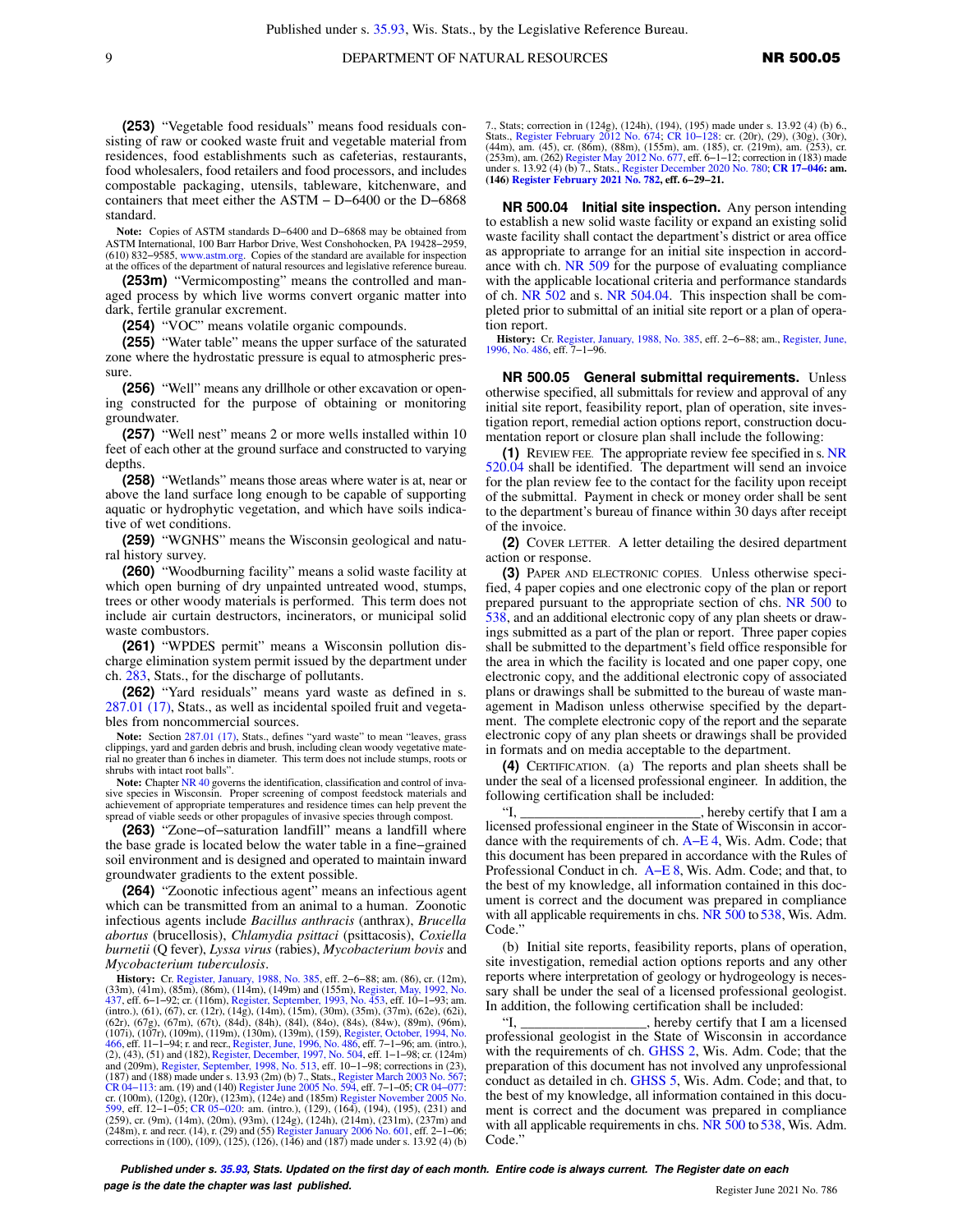**(5)** TECHNICAL PROCEDURES. All technical procedures used to investigate a solid waste facility shall be the current standard procedures as specified by ASTM International, United States geological survey, USEPA's standard methods for the examination of water and wastewater, or other equivalent or appropriate methods approved by the department. Test procedures used shall be specified. Any deviation from a standard method shall be explained in detail with reasons provided.

**(6)** VISUALS. Maps, figures, photographs and tables to clarify information or conclusions. The visuals shall be legible. All paper copies of maps, plan sheets, drawings, isometrics, cross− sections and aerial photographs shall meet the following requirements:

(a) No larger than 32 inches by 44 inches and no smaller than  $8<sup>1</sup>/2$  inches by 11 inches.

(b) Be of appropriate scale to show all required details in sufficient clarity.

(c) Be numbered, referenced in the narrative, titled, have a legend of all symbols used, contain horizontal and vertical scales, where applicable, and specify drafting or origination dates.

- (d) Use uniform scales.
- (e) Contain a north arrow.
- (f) Use mean sea level as the basis for all elevations.

(g) Contain a survey grid based on monuments established in the field which utilizes a coordinate system and datum acceptable to the department. Examples of acceptable coordinate systems include state plane, Universal Transverse Mercator, and Wisconsin Transverse Mercator.

(h) Show original topography and the grid system on plan sheets showing construction, operation or closure topography. For complex plans, existing conditions within the landfill area may be shown by lighter lines or may be eliminated.

(i) Show survey grid location and reference major plan sheets on all cross−sections. A reduced diagram of a cross−section location plan view map shall be included on the sheets with the cross− sections.

**(7)** TABLE OF CONTENTS. A table of contents listing all sections of the submittal.

**(8)** APPENDIX. An appendix listing names of all references, all raw data, testing and sampling procedures and calculations.

**History:** Cr. [Register, January, 1988, No. 385](https://docs.legis.wisconsin.gov/document/register/385/B/toc), eff. 2–6–88; am. (intro.), (1), (3), and (6) (n), [Register, June, 1996, No. 486](https://docs.legis.wisconsin.gov/document/register/486/B/toc), eff. 7–1–96; am. (3) and (4), [Register,](https://docs.legis.wisconsin.gov/document/register/504/B/toc) June, 1996, No. 2010, [December, 1997, No. 504,](https://docs.legis.wisconsin.gov/document/register/504/B/toc) eff. (f) and (g) [Register January 2006 No. 601](https://docs.legis.wisconsin.gov/document/register/601/B/toc), eff. 2−1−06.

**NR 500.06 License applications.** Unless otherwise specified, no person may operate or maintain a solid waste facility without a license from the department. A submittal for initial licensing or relicensing of any solid waste facility shall include:

**(1)** LICENSE FEE. The appropriate fee as specified in s. [NR](https://docs.legis.wisconsin.gov/document/administrativecode/NR%20520.04) [520.04](https://docs.legis.wisconsin.gov/document/administrativecode/NR%20520.04) in check or money order payable to the department. Except as provided in s. [NR 500.065,](https://docs.legis.wisconsin.gov/document/administrativecode/NR%20500.065) license fees are not transferable, proratable or refundable.

**(2)** APPLICATION FORM. A completed copy of the appropriate application form.

**(3)** FINANCIAL RESPONSIBILITY. For all land disposal facilities with plans of operation approved under s. [289.30,](https://docs.legis.wisconsin.gov/document/statutes/289.30) Stats., proof of financial responsibility as specified in s. [NR 520.05.](https://docs.legis.wisconsin.gov/document/administrativecode/NR%20520.05)

**(4)** AFFIDAVIT OF FACILITY REGISTRY. Submittal on form 4400−067 that proof that a notation of the existence of the facility has been recorded in the office of the register of deeds in each county in which a portion of the facility is located. Owners of landfills applying for relicensure need only submit this form if the legal description of the landfill has changed from that identified on a previously submitted form 4400−067.

**Note:** This form may be obtained from the Department of Natural Resources, Bureau of Waste Management, 101 S. Webster Street, P.O. Box 7921, Madison, WI 53707−7921, (608) 266−2111, [waste.management@dnr.state.wi.us.](mailto:waste.management@dnr.state.wi.us)

**(5)** NONCOMPLIANCE WITH PLANS OR ORDERS. A submittal for initial licensing of a new or expanded solid waste disposal facility shall contain the following information:

(a) Identification of all persons owning a 10% or greater legal or equitable interest in the applicant or in the assets of the applicant, including shareholders of a corporation which is an applicant and partners of a partnership which is an applicant.

(b) Identification of all other Wisconsin solid or hazardous waste facilities for which the applicant or any person identified in par. [\(a\)](https://docs.legis.wisconsin.gov/document/administrativecode/NR%20500.06(5)(a)), is named in, or subject to an order or plan approval issued by the department.

(c) Identification of all other Wisconsin solid or hazardous waste facilities which are owned by persons, including corporations and partnerships, in which the applicant or person identified in par. [\(a\)](https://docs.legis.wisconsin.gov/document/administrativecode/NR%20500.06(5)(a)) owns or previously owned a 10% or greater legal or equitable interest or a 10% or greater interest in the assets.

(d) A statement indicating whether or not all plan approvals and orders relating to all facilities identified in pars. [\(b\)](https://docs.legis.wisconsin.gov/document/administrativecode/NR%20500.06(5)(b)) and [\(c\)](https://docs.legis.wisconsin.gov/document/administrativecode/NR%20500.06(5)(c)) are being complied with.

Note: If noncompliance with an order or plan approval occurs while the applicant has or had a 10% or greater legal or equitable interest in the facility and is continuing, the department is prohibited from licensing the new or expanded solid waste disposal facility, unless the applicant provides proof of financial responsibility under s. [289.34](https://docs.legis.wisconsin.gov/document/statutes/289.34(3)) [\(3\)](https://docs.legis.wisconsin.gov/document/statutes/289.34(3)), Stats., to assure that compliance is achieved.

**History:** Cr. [Register, January, 1988, No. 385](https://docs.legis.wisconsin.gov/document/register/385/B/toc), eff. 2–6–88; am. (1) (intro.), Register, June, 1998, No. 385, eff. 2–6–88; am. (1) (intro.), Register, 1998, No. 486, eff. 7–1–96; am. (1) and cr. (5), Register, September,  $2 - 1 - 06$ .

**NR 500.065 License issuance. (1)** INITIAL APPLICA-TIONS. The department shall make a determination on an initial application for a solid waste facility license within 65 business days of receipt of all of the information specified in s. [NR 500.06.](https://docs.legis.wisconsin.gov/document/administrativecode/NR%20500.06) If a determination is not made on the application within 65 business days, the department shall refund the license application fee paid by the applicant.

**(2)** RENEWALS. The department shall make a determination on a license renewal application for a solid waste facility license within 65 business days of receipt of all of the information specified in s. [NR 500.06,](https://docs.legis.wisconsin.gov/document/administrativecode/NR%20500.06) or by the end of the current license period, whichever occurs later. If a determination is not made within these time constraints, the department shall refund the license renewal application fee paid by the applicant.

**History:** Cr. [Register, September, 1998, No. 513,](https://docs.legis.wisconsin.gov/document/register/513/B/toc) eff. 10−1−98.

**NR 500.07 Review times.** Except as otherwise provided in chs. [NR 500](https://docs.legis.wisconsin.gov/document/administrativecode/ch.%20NR%20500) to [538](https://docs.legis.wisconsin.gov/document/administrativecode/ch.%20NR%20538), the department shall review and approve, deny or deem incomplete requests for plan approvals or exemptions within 65 business days after receiving the request. For the purposes of determining department compliance with review times specified in chs. [NR 500](https://docs.legis.wisconsin.gov/document/administrativecode/ch.%20NR%20500) to [538](https://docs.legis.wisconsin.gov/document/administrativecode/ch.%20NR%20538) and ch. [289](https://docs.legis.wisconsin.gov/document/statutes/ch.%20289), Stats., the review time starts when the appropriate copies and review fee are received.

**History:** Cr. [Register, January, 1988, No. 385,](https://docs.legis.wisconsin.gov/document/register/385/B/toc) eff. 2−6−88; am., [Register, June,](https://docs.legis.wisconsin.gov/document/register/486/B/toc) [1996, No. 486](https://docs.legis.wisconsin.gov/document/register/486/B/toc), eff. 7−1−96; am., [Register, December, 1997, No. 504](https://docs.legis.wisconsin.gov/document/register/504/B/toc), eff. 1−1−98.

**NR 500.08 Exemptions. (1)** GENERAL. The following facilities are exempt from all requirements of chs. [NR 500](https://docs.legis.wisconsin.gov/document/administrativecode/ch.%20NR%20500) to [538:](https://docs.legis.wisconsin.gov/document/administrativecode/ch.%20NR%20538)

(a) Facilities used for the disposal of solid waste from a single family or household on the property where it is generated.

(b) Riprapping projects using inert solid waste materials approved by the department under s. [30.12](https://docs.legis.wisconsin.gov/document/statutes/30.12), Stats., or in submerged shorelands in Lake Michigan, the title to which has been granted by the state to a municipality.

**(2)** OTHER FACILITIES. The following facilities shall be established in conformance with the locational requirements of s. [NR](https://docs.legis.wisconsin.gov/document/administrativecode/NR%20504.04(3)(c))  $504.04$  (3) (c) and [\(4\) \(a\)](https://docs.legis.wisconsin.gov/document/administrativecode/NR%20504.04(4)(a)) to [\(f\)](https://docs.legis.wisconsin.gov/document/administrativecode/NR%20504.04(4)(f)) and shall be operated and maintained in a nuisance−free and aesthetic manner but are exempt from licensing and the requirements of chs. [NR 500](https://docs.legis.wisconsin.gov/document/administrativecode/ch.%20NR%20500) to [538](https://docs.legis.wisconsin.gov/document/administrativecode/ch.%20NR%20538):

(a) Facilities where only clean soil, brick, building stone, concrete or reinforced concrete not painted with lead−based paint,

**Published under s. [35.93,](https://docs.legis.wisconsin.gov/document/statutes/35.93) Stats. Updated on the first day of each month. Entire code is always current. The Register date on each Propose is the date the chapter was last published. page is the date the chapter was last published.**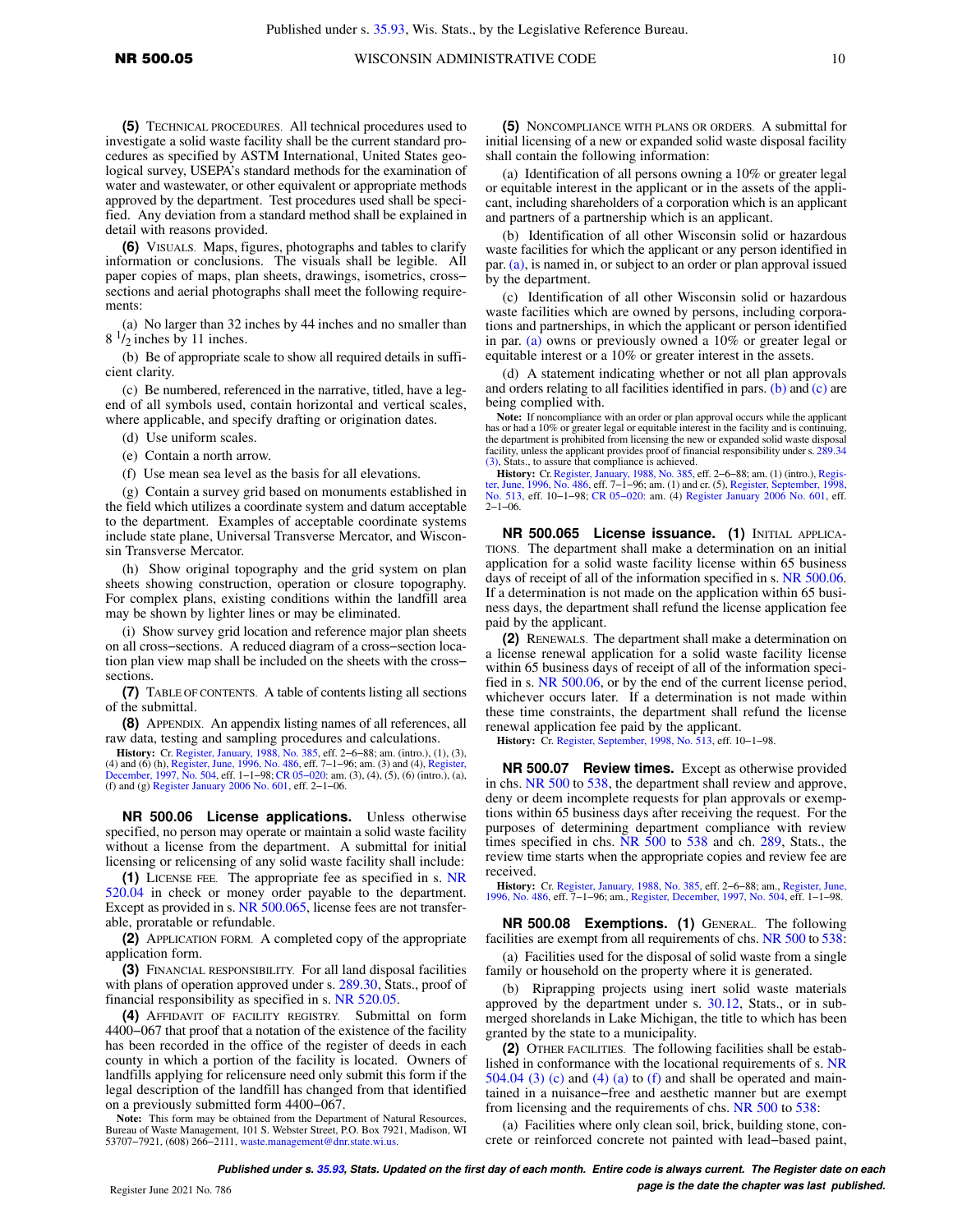broken pavement, and wood not treated or painted with preservatives or lead−based paint are disposed.

(b) Facilities for the exclusive disposal of spoils from sand, gravel or stone and crushed stone quarry operations and similar nonmetallic earth materials.

(c) Facilities for the disposal of wood residue from a saw mill, debarker or equivalent industry which produces less than 5,000 board feet of lumber per year or equivalent and the total disposal facility volume is less than 500 cubic yards of wood residue.

(d) Facilities where railroad ties or utility poles are used as structural timbers for landscaping purposes in accordance with generally accepted practices.

(e) Facilities where untreated, unpainted wood wastes including wood chips, bark, and sawdust are handled and stored properly and used for landscaping or trail surface course purposes in accordance with generally accepted practices.

(f) Facilities where glass is processed or used as an aggregate replacement in asphalt pavement and subbase material under roadways subject to the following:

1. Glass may not be used in areas where the glass will be exposed and may pose a safety threat or in areas that will be frequently disturbed.

2. The amount of contaminants present with the glass such as labels, caps and metal rings shall be minimized to the extent necessary to prevent interference with the performance of the asphalt or roadbed aggregate. Asphalt and roadbed aggregate containing glass shall be designed and used in accordance with generally accepted engineering practice. The glass shall have sufficient properties to perform the function of the aggregates it replaces. The use of glass particles greater than 1/2 inch in size requires written department approval.

3. Glass shall be collected and stored in a nuisance free manner. Glass stockpiles shall have controlled access to prevent the general public from coming in contact with the glass piles. The number of stockpiles shall be kept to a minimum and may not be spread over a large area. Stockpiles shall be placed on a hard, all weather surface such as asphalt or concrete.

**(3)** DREDGED MATERIAL EXEMPTIONS. The following facilities are exempt from the licensing and plan review requirements of chs. [NR 500](https://docs.legis.wisconsin.gov/document/administrativecode/ch.%20NR%20500) to [538](https://docs.legis.wisconsin.gov/document/administrativecode/ch.%20NR%20538) but shall be developed in accordance with the following requirements:

(a) Facilities for the disposal of nonhazardous dredged material consisting of less than 3000 cubic yards from Lake Michigan, Lake Superior, the Wisconsin river, the Sheboygan river, the Milwaukee river, the Brule and Menominee rivers, the Fox river, the Mississippi river, or from any inland lakes or ponds treated with arsenicals provided the facility complies with the performance standards specified in s. [NR 504.04 \(4\)](https://docs.legis.wisconsin.gov/document/administrativecode/NR%20504.04(4)).

(b) Facilities for the disposal of non−hazardous dredged material from rivers not listed in par. [\(a\)](https://docs.legis.wisconsin.gov/document/administrativecode/NR%20500.08(3)(a)) provided the facility complies with the performance standards specified in s. [NR 504.04 \(4\).](https://docs.legis.wisconsin.gov/document/administrativecode/NR%20504.04(4))

(c) Facilities for the disposal of nonhazardous dredged material from inland lakes or ponds that have not been treated with arsenicals provided the facility complies with the performance standards specified in s. [NR 504.04 \(4\)](https://docs.legis.wisconsin.gov/document/administrativecode/NR%20504.04(4)).

**(4)** EXEMPTIONS FROM SOLID WASTE RULES. Exemptions from the requirements of chs. [NR 500](https://docs.legis.wisconsin.gov/document/administrativecode/ch.%20NR%20500) to [538](https://docs.legis.wisconsin.gov/document/administrativecode/ch.%20NR%20538) may be granted in writing by the department in special cases except as otherwise provided. A person may apply for an exemption by providing the department with a written request along with the appropriate documentation which demonstrates that the proposal will not cause environmental pollution as defined in s. [299.01 \(4\),](https://docs.legis.wisconsin.gov/document/statutes/299.01(4)) Stats. The department shall take into account such factors as the population of the area being served, the amount of waste being generated, the geologic and hydrogeologic conditions at the facility, the design of the facility, the operational history of the facility, the physical and chemical characteristics of the waste and any other information which may be appropriate. The department shall review and

make a written determination on the exemption request within 65 business days after receipt of a complete request and the appropriate review fee under ch. [NR 520](https://docs.legis.wisconsin.gov/document/administrativecode/ch.%20NR%20520) unless a different time period is provided by law.

**(5)** BENEFICIAL REUSE. (a) The department may grant exemptions from the requirements of ch. [289,](https://docs.legis.wisconsin.gov/document/statutes/ch.%20289) Stats., for the purpose of allowing or encouraging the recycling of solid wastes. Any exemptions granted under this section shall be issued in writing in accordance with the requirements of s. [289.43](https://docs.legis.wisconsin.gov/document/statutes/289.43), Stats.

(b) Facilities where wood ash is stored, handled, transported or landspread provided either of the following is met:

1. Wood ash is derived from the combustion of untreated wood with no additives, preservatives or other alterations other than kiln drying from generators who produce 10 dry tons or less of ash per year and is managed in a nuisance free manner.

2. Wood ash is managed in accordance with s. [NR 518.04 \(6\).](https://docs.legis.wisconsin.gov/document/administrativecode/NR%20518.04(6))

**(6)** REMEDIATION ACTION EXEMPTION. The following facilities are exempt from solid waste program regulatory requirements under ch. [289,](https://docs.legis.wisconsin.gov/document/statutes/ch.%20289) Stats., and chs. [NR 500](https://docs.legis.wisconsin.gov/document/administrativecode/ch.%20NR%20500) to [538](https://docs.legis.wisconsin.gov/document/administrativecode/ch.%20NR%20538):

(a) Facilities for the treatment, storage or disposal of solid waste which is excavated for the primary purpose of conducting a site investigation or implementing an interim or remedial action in compliance with the requirements of chs. [NR 700](https://docs.legis.wisconsin.gov/document/administrativecode/ch.%20NR%20700) to [726](https://docs.legis.wisconsin.gov/document/administrativecode/ch.%20NR%20726) and which is returned to the same property from which it was excavated in compliance with the requirements of ch. [NR 718;](https://docs.legis.wisconsin.gov/document/administrativecode/ch.%20NR%20718) and

(b) Facilities for the treatment, storage or disposal of excavated contaminated soil which are operated in compliance with the requirements of ch. [NR 718](https://docs.legis.wisconsin.gov/document/administrativecode/ch.%20NR%20718).

**History:** Cr. [Register, January, 1988, No. 385](https://docs.legis.wisconsin.gov/document/register/385/B/toc), eff. 2–6–88; cr. (6), [Register, April,](https://docs.legis.wisconsin.gov/document/register/460/B/toc) [1994, No. 460](https://docs.legis.wisconsin.gov/document/register/460/B/toc), eff. 5–1–94; am. (1) (intro.), (2), (3) (intro.), (4) and (5), cr. (2) (d),  $\pi$  (9), (into.), (2), (into.), (2), (into

**NR 500.09 Construction inspection.** The department may require as a condition of a grant of exemption, the approval of a feasibility report, plan of operation, groundwater monitoring plan, closure plan, site investigation report and remedial action options report or a modification to any approval that critical construction steps of a facility, as specified in the approval, be inspected by the department. The applicant shall pay an inspection fee as specified in s. NR  $520.04$  (5).

**History:** Cr. [Register, January, 1988, No. 385,](https://docs.legis.wisconsin.gov/document/register/385/B/toc) eff. 2−6−88; am., [Register, June,](https://docs.legis.wisconsin.gov/document/register/486/B/toc) [1996, No. 486](https://docs.legis.wisconsin.gov/document/register/486/B/toc), eff. 7−1−96.

**NR 500.10 Exemption for use of municipal solid waste as a fuel.** The department may grant exemptions in writing from any of the requirements of chs. [NR 500](https://docs.legis.wisconsin.gov/document/administrativecode/ch.%20NR%20500) to [538](https://docs.legis.wisconsin.gov/document/administrativecode/ch.%20NR%20538) for municipal solid waste combustors and any other solid waste facilities which manage the residue from municipal solid waste combustors. The department also may issue an approval for solid waste which has been processed into a fuel for a municipal solid waste combustor which exempts the combustor and any facility which manages the combustor residue from regulation under chs. [NR](https://docs.legis.wisconsin.gov/document/administrativecode/ch.%20NR%20500) [500](https://docs.legis.wisconsin.gov/document/administrativecode/ch.%20NR%20500) to [538.](https://docs.legis.wisconsin.gov/document/administrativecode/ch.%20NR%20538) Such exemptions may be granted under this section. The department shall consider the following criteria in determining whether an exemption shall be granted under this section:

**(1)** The source of the waste to be used as fuel.

**(2)** The variability of the waste to be used as fuel.

**(3)** The physical and chemical properties of the waste to be used as fuel.

**(4)** The quantity of the waste to be used as fuel.

**(5)** The percentage of the total fuel mix contributed by the municipal solid waste.

**(6)** The physical and chemical properties of the residue.

**History:** Cr. [Register, May, 1992, No. 437,](https://docs.legis.wisconsin.gov/document/register/437/B/toc) eff. 6–1–92; correction made under<br>s. 13.93 (2m) (b) 1., Stats., [Register, May, 1995, No. 473](https://docs.legis.wisconsin.gov/document/register/473/B/toc); am. (intro.), [Register, June,](https://docs.legis.wisconsin.gov/document/register/486/B/toc) [1996, No. 486](https://docs.legis.wisconsin.gov/document/register/486/B/toc), eff. 7-1–96; am. (intro.), Register, 1−1−98.